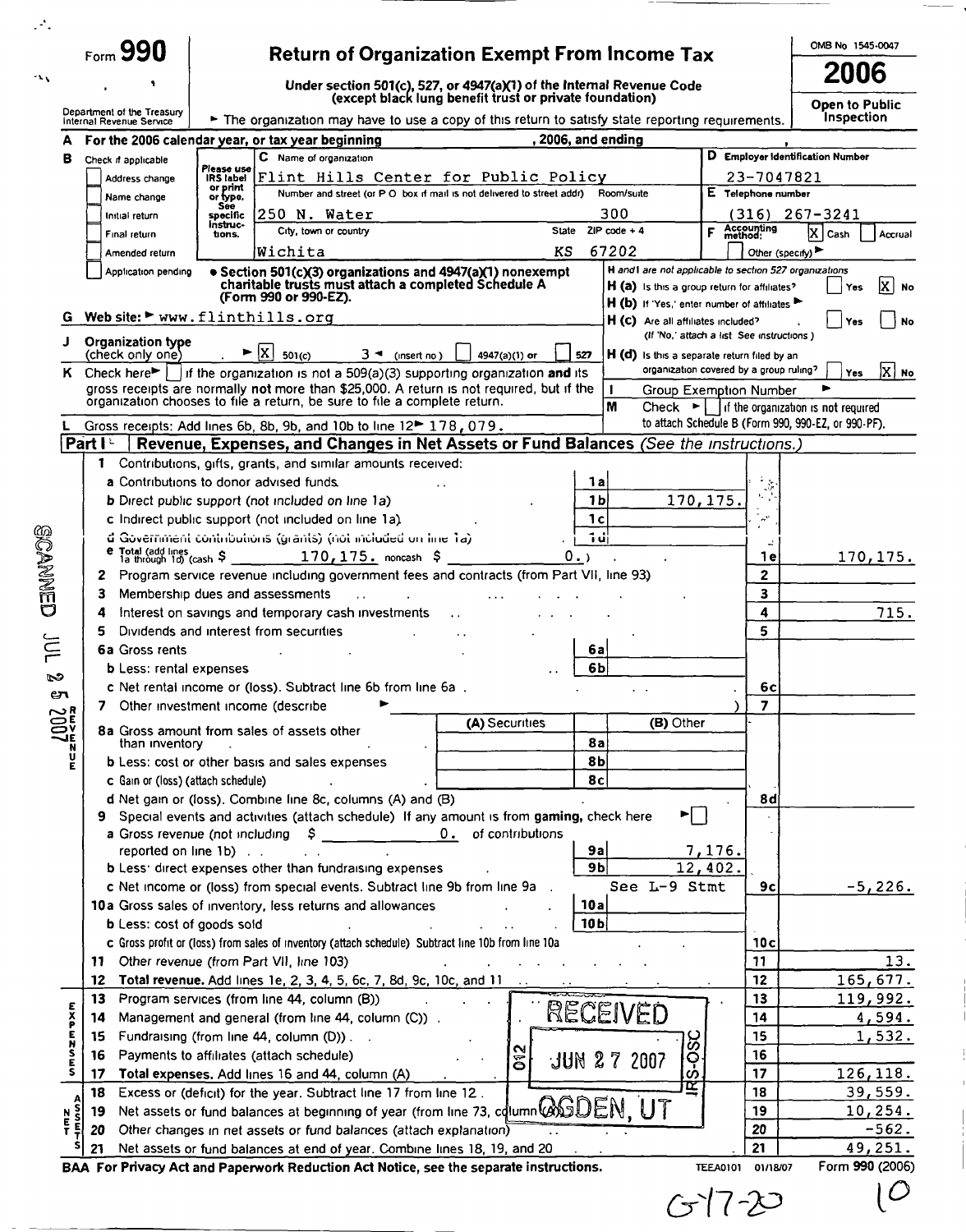|          | Do not include amounts reported on line<br>6b, 8b, 9b, 10b, or 16 of Part I.                                                                            | $\mathcal{O}^{(2)}$ | (A) Total | (B) Program<br>services                                                                                                 | (C) Management<br>and general | (D) Fundraising |
|----------|---------------------------------------------------------------------------------------------------------------------------------------------------------|---------------------|-----------|-------------------------------------------------------------------------------------------------------------------------|-------------------------------|-----------------|
|          | 22a Grants paid from donor advised                                                                                                                      |                     |           |                                                                                                                         |                               |                 |
|          | funds (attach sch)                                                                                                                                      |                     |           |                                                                                                                         |                               |                 |
|          | \$<br>(cash<br>Ŝ                                                                                                                                        |                     |           |                                                                                                                         |                               |                 |
|          | non-cash<br>If this amount includes                                                                                                                     |                     |           |                                                                                                                         |                               |                 |
|          | foreign grants, check here                                                                                                                              | 22a                 |           |                                                                                                                         |                               |                 |
|          | 22 b Other grants and allocations (att sch)                                                                                                             |                     |           |                                                                                                                         |                               |                 |
|          | \$<br>(cash                                                                                                                                             |                     |           |                                                                                                                         |                               |                 |
|          | \$<br>non-cash                                                                                                                                          |                     |           |                                                                                                                         |                               |                 |
|          | If this amount includes                                                                                                                                 | 22 <sub>b</sub>     |           |                                                                                                                         |                               |                 |
|          | foreign grants, check here                                                                                                                              |                     |           |                                                                                                                         |                               |                 |
|          | 23 Specific assistance to individuals<br>(attach schedule)                                                                                              | 23                  |           |                                                                                                                         |                               |                 |
|          | $\ddot{\phantom{a}}$                                                                                                                                    |                     |           |                                                                                                                         |                               |                 |
| 24       | Benefits paid to or for members<br>(attach schedule)<br>$\mathbf{L}$ and $\mathbf{L}$                                                                   | 24                  |           |                                                                                                                         |                               |                 |
|          | 25 a Compensation of current officers,                                                                                                                  |                     |           |                                                                                                                         |                               |                 |
|          | directors, key employees, etc listed in<br>Part V-A (attach sch) See L-25a Stmt                                                                         | 25a                 | 27,032.   | 27,032.                                                                                                                 | $\mathbf{0}$ .                | О.              |
|          | <b>b</b> Compensation of former officers,                                                                                                               |                     |           |                                                                                                                         |                               |                 |
|          | directors, key employees, etc listed in<br>Part V-B (attach sch)                                                                                        | 25 <sub>b</sub>     |           |                                                                                                                         |                               |                 |
|          | c Compensation and other distributions, not                                                                                                             |                     |           |                                                                                                                         |                               |                 |
|          | included above, to disqualified persons (as<br>defined under section $4958(f)(1)$ ) and persons                                                         |                     |           |                                                                                                                         |                               |                 |
|          | described in section $4958(c)(3)(B)$                                                                                                                    | 25c                 |           |                                                                                                                         |                               |                 |
|          | (attach schedule).                                                                                                                                      |                     |           |                                                                                                                         |                               |                 |
| 26       | Salaries and wages of employees not<br>included on lines $25a$ , b, and $c$ .                                                                           | 26                  |           |                                                                                                                         |                               |                 |
|          |                                                                                                                                                         |                     |           |                                                                                                                         |                               |                 |
| 27       | Pension plan contributions not<br>included on lines 25a, b, and c                                                                                       | 27                  |           |                                                                                                                         |                               |                 |
| 28       | Employee benefits not included on<br>lines 25a - 27 - .                                                                                                 | 28                  |           |                                                                                                                         |                               |                 |
| 29       | Payroll taxes<br>$\mathbf{r}$                                                                                                                           | 29                  |           |                                                                                                                         |                               |                 |
| 30       | Professional fundraising fees                                                                                                                           | 30                  |           |                                                                                                                         |                               |                 |
| 31       | Accounting fees                                                                                                                                         | 31                  |           |                                                                                                                         |                               |                 |
| 32       | Legal fees.                                                                                                                                             | 32                  |           |                                                                                                                         |                               |                 |
| 33       | Supplies<br>and a state of the state<br>$\mathbf{r} = \mathbf{r}$<br>$\ddot{\phantom{0}}$                                                               | 33                  | 1,122.    | 898.                                                                                                                    | 168.                          | 56.             |
| 34       | Telephone<br>$\sim$ $\sim$                                                                                                                              | 34                  | 2,366.    | 1,893.                                                                                                                  | 355.                          | 118.            |
| 35       | Postage and shipping.                                                                                                                                   | 35                  |           |                                                                                                                         |                               |                 |
| 36       | Occupancy<br>$\cdots$                                                                                                                                   | 36                  |           |                                                                                                                         |                               |                 |
| 37       | Equipment rental and maintenance.                                                                                                                       | 37                  | 260.      | 208.                                                                                                                    | 39.                           | 13.             |
| 38       | Printing and publications<br>$\ddot{\phantom{a}}$                                                                                                       | 38                  | 9,714.    | 9,522.                                                                                                                  | 144.                          | 48.             |
| 39       | Travel.<br>$\sim 100$                                                                                                                                   | 39                  | 7,284.    | 5,827.                                                                                                                  | 1,093.                        | 364.            |
| 40       | Conferences, conventions, and meetings                                                                                                                  | 40                  | 895.      | 716.                                                                                                                    | 134.                          | 45.             |
| 41       | Interest<br>$\cdots$                                                                                                                                    | 41                  |           |                                                                                                                         |                               |                 |
| 42<br>43 | Depreciation, depletion, etc (attach schedule)<br>Other expenses not covered above (itemize):                                                           | 42                  | 516.      | 413.                                                                                                                    | 77.                           | 26.             |
|          | a Contract services                                                                                                                                     | 43а                 | 68,241.   | 66,349.                                                                                                                 | 1,419.                        | 473.            |
|          | b Honorarium                                                                                                                                            | 43b                 | 500.      | 500.                                                                                                                    | О.                            | 0.              |
|          | c Miscellaneous                                                                                                                                         | 43c                 | 760.      | 693.                                                                                                                    | 50.                           | 17.             |
|          | d Books and dues                                                                                                                                        | 43d                 | 632.      | 505.                                                                                                                    | 95.                           | 32.             |
|          | e Software and website services                                                                                                                         | 43e                 | 4,990.    | 3,992.                                                                                                                  | 749.                          | 249.            |
|          | f Postage                                                                                                                                               | 43f                 | 1,254.    | 1,003.                                                                                                                  | 188.                          | 63.             |
|          | g Professional fees                                                                                                                                     | 43q                 | 552.      | 441.                                                                                                                    | 83.                           | 28.             |
|          |                                                                                                                                                         |                     |           |                                                                                                                         |                               |                 |
|          | <b>44 Total functional expenses.</b> Add lines 22a<br>through 43g. (Organizations completing columns<br>(B) - (D), carry these totals to lines 13 - 15) | 44                  | 126, 118. | 119,992.                                                                                                                | 4,594.                        | 1,532.          |
|          | <b>Joint Costs.</b> Check $\blacktriangleright$   If you are following SOP 98-2.                                                                        |                     |           |                                                                                                                         |                               |                 |
|          |                                                                                                                                                         |                     |           | Are any joint costs from a combined educational campaign and fundraising solicitation reported in (B) Program services? |                               | ⊠<br>►⊟         |

| Fundraising |  |
|-------------|--|

 $\overline{\mathfrak{s}}$ 

 $\mathcal{F}_\bullet$ 

 $\sim$ 

 $\mathbb{F}$ 

j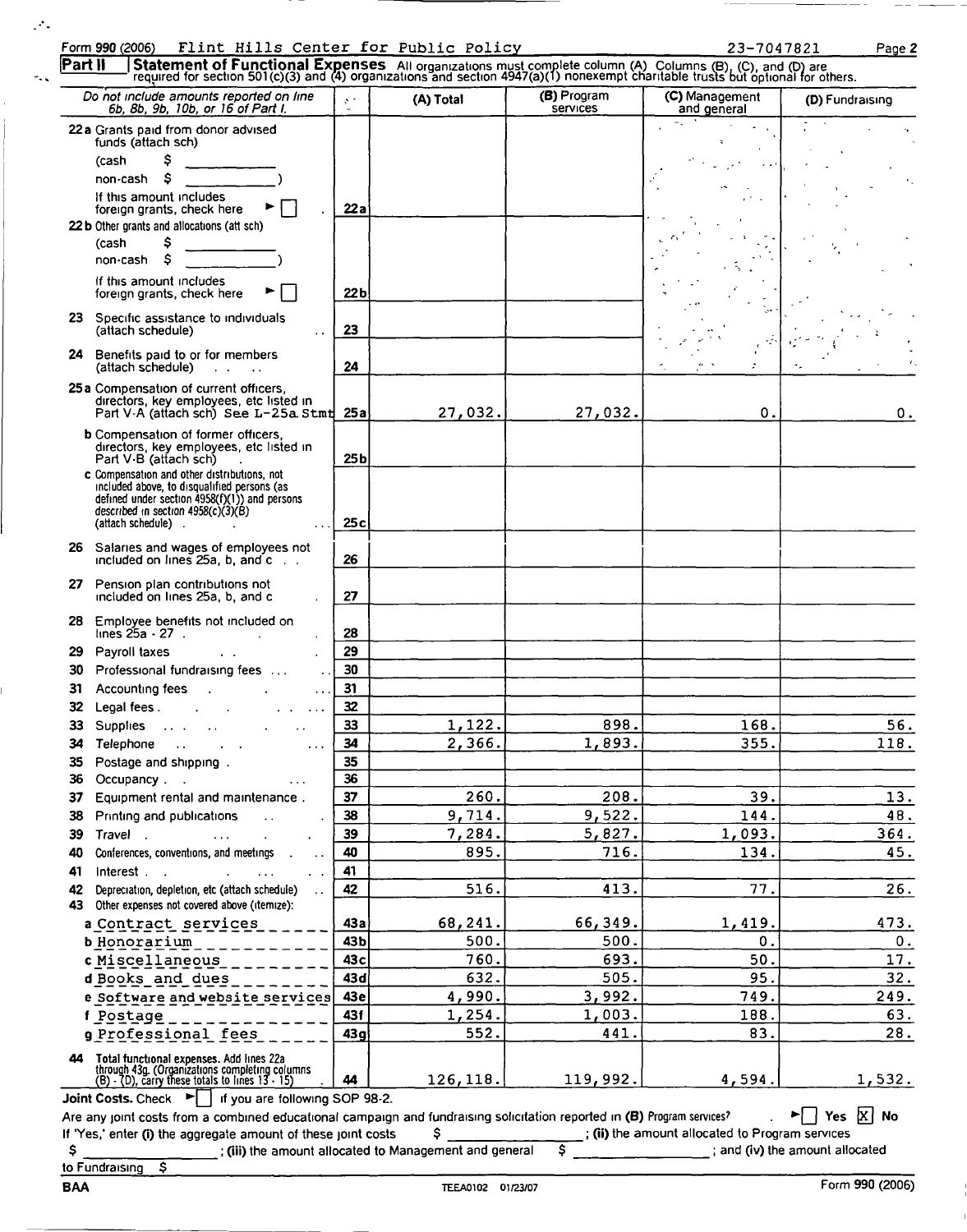## Form 990 (2006) Flint Hills Center for Public Policy 23-7047821 Page 3<br>Part III Statement of Program Service Accomplishments 2008

 $\mathcal{F}_{\mathcal{F}}$ 

 $\sim$   $\sim$ 

**Statement of Program Service Accomplishments** Form 990 is available for public inspection and, for some people, serves as the primary or sole source of information about a particular<br>organization. How the public perceives an organization in such cases may be determine

| <b>BAA</b>                                                               |    |                                                                                                                                                                                                                                   | Form 990 (2006)                                        |
|--------------------------------------------------------------------------|----|-----------------------------------------------------------------------------------------------------------------------------------------------------------------------------------------------------------------------------------|--------------------------------------------------------|
|                                                                          |    | f Total of Program Service Expenses (should equal line 44, column (B), Program services)                                                                                                                                          | 119,992.                                               |
| (Grants and allocations                                                  |    | ) If this amount includes foreign grants, check here $\blacktriangleright$                                                                                                                                                        |                                                        |
| e Other program services                                                 |    |                                                                                                                                                                                                                                   |                                                        |
| (Grants and allocations                                                  | Ş. | ) If this amount includes foreign grants, check here                                                                                                                                                                              |                                                        |
|                                                                          |    |                                                                                                                                                                                                                                   |                                                        |
| d                                                                        |    |                                                                                                                                                                                                                                   |                                                        |
| (Grants and allocations \$                                               |    | 0. ) If this amount includes foreign grants, check here $\blacktriangleright$                                                                                                                                                     | 6,612.                                                 |
| c Tax policy project                                                     |    | ________________ <b>_______</b> _____                                                                                                                                                                                             |                                                        |
| (Grants and allocations \$                                               |    | 0. ) If this amount includes foreign grants, check here                                                                                                                                                                           | 28,586.                                                |
|                                                                          |    |                                                                                                                                                                                                                                   |                                                        |
| b Consumer driven education project                                      |    |                                                                                                                                                                                                                                   |                                                        |
| (Grants and allocations                                                  | S. | 0. ) If this amount includes foreign grants, check here                                                                                                                                                                           | 84,794.                                                |
|                                                                          |    |                                                                                                                                                                                                                                   |                                                        |
| a Consumer driven health care project                                    |    |                                                                                                                                                                                                                                   |                                                        |
|                                                                          |    |                                                                                                                                                                                                                                   | $4947(a)(1)$ trusts, but<br>optional for others)       |
|                                                                          |    | All organizations must describe their exempt purpose achievements in a clear and concise manner. State the number of<br>clients served, publications issued, etc. Discuss achievements that are not measurable. (Section 501(c)(3 | (Required for $501(c)(3)$ and<br>(4) organizations and |
| What is the organization's primary exempt purpose? $\blacktriangleright$ |    | Research and Public Policy Education                                                                                                                                                                                              | <b>Program Service Expenses</b>                        |

TEEA0103 01/18/07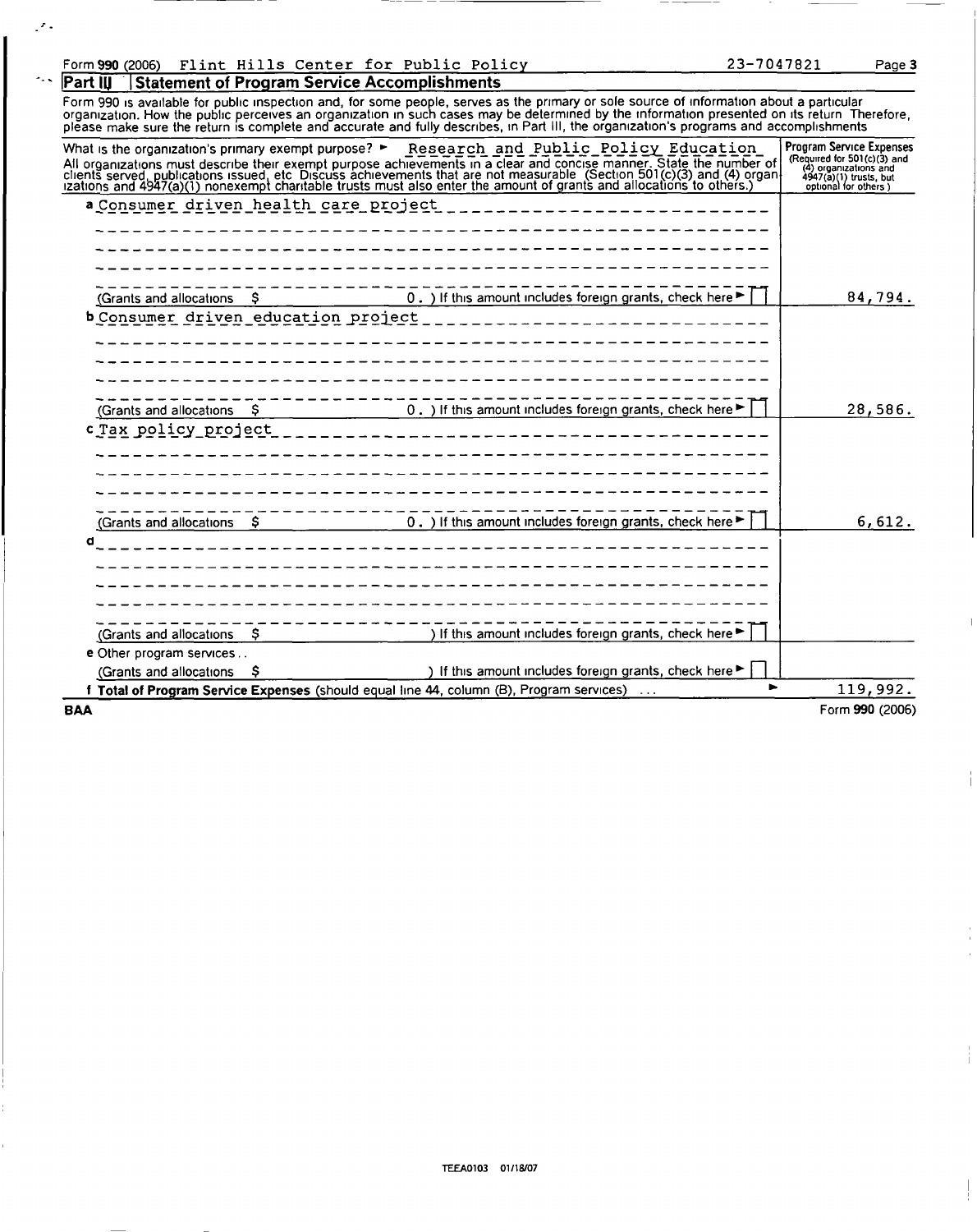| Form 990 (2006)                                                                         |  | Flint Hills Center for Public Policy |  | 23-7047821 | Page 4 |
|-----------------------------------------------------------------------------------------|--|--------------------------------------|--|------------|--------|
| $\mathbf{R}$ . $\mathbf{R}$ , $\mathbf{R}$ , $\mathbf{R}$ , $\mathbf{R}$ , $\mathbf{R}$ |  |                                      |  |            |        |

 $\mathcal{F}$  .

|                 | Part IV | <b>Balance Sheets</b> (See the instructions.)                                                                                                           |                 |                           |      |               |                          |                         |                    |
|-----------------|---------|---------------------------------------------------------------------------------------------------------------------------------------------------------|-----------------|---------------------------|------|---------------|--------------------------|-------------------------|--------------------|
| Note:           |         | Where required, attached schedules and amounts within the description<br>column should be for end-of-year amounts only.                                 |                 |                           |      |               | (A)<br>Beginning of year |                         | (B)<br>End of year |
|                 |         | 45 Cash - non-interest-bearing                                                                                                                          |                 |                           |      |               | 15,395.                  | 45                      | 47,842.            |
|                 | 46      | Savings and temporary cash investments.                                                                                                                 |                 |                           | 46   |               |                          |                         |                    |
|                 |         |                                                                                                                                                         |                 |                           |      |               |                          |                         |                    |
|                 |         | 47a Accounts receivable                                                                                                                                 | 47 a            |                           |      |               |                          |                         |                    |
|                 |         | <b>b</b> Less: allowance for doubtful accounts                                                                                                          | 47 <sub>b</sub> |                           |      |               |                          | 47 c                    |                    |
|                 |         |                                                                                                                                                         |                 |                           |      |               |                          |                         |                    |
|                 |         | 48a Pledges receivable                                                                                                                                  | 48 a            |                           |      |               |                          |                         |                    |
|                 |         | <b>b</b> Less: allowance for doubtful accounts                                                                                                          | 48 <sub>b</sub> |                           |      |               |                          | 48 c                    |                    |
|                 | 49.     | Grants receivable                                                                                                                                       |                 |                           |      |               |                          | 49                      |                    |
|                 |         | 50 a Receivables from current and former officers, directors, trustees, and key<br>$\cdots$                                                             |                 |                           |      |               |                          | 50 a                    |                    |
|                 |         | b Receivables from other disqualified persons (as defined under section 4958(f)(1))<br>and persons described in section 4958(c)(3)(B) (attach schedule) |                 |                           |      |               |                          | 50 <sub>b</sub>         |                    |
| <b>ASSETS</b>   |         | 51 a Other notes and loans receivable                                                                                                                   |                 |                           |      |               |                          |                         |                    |
|                 |         | (attach schedule)                                                                                                                                       | 51a             |                           |      |               |                          |                         |                    |
|                 |         | <b>b</b> Less allowance for doubtful accounts                                                                                                           | 51 bl           |                           |      |               |                          | 51 c                    |                    |
|                 |         | 52 Inventories for sale or use                                                                                                                          |                 |                           |      |               |                          | 52                      |                    |
|                 |         | 53 Prepaid expenses and deferred charges                                                                                                                |                 |                           |      |               |                          | 53                      |                    |
|                 |         | 54a Investments $-$ publicly-traded securities                                                                                                          |                 |                           | Cost | <b>FMV</b>    |                          | 54 a                    |                    |
|                 |         | <b>b</b> Investments $-$ other securities (attach sch)                                                                                                  |                 | Cost                      |      | <b>FMV</b>    |                          | 54 b                    |                    |
|                 |         | 55a Investments - land, buildings, & equipment basis.                                                                                                   | 55 a            |                           |      | 7,209.        |                          |                         |                    |
|                 |         |                                                                                                                                                         |                 |                           |      |               |                          | $\epsilon$              |                    |
|                 |         | <b>b</b> Less, accumulated depreciation<br>$.L-55$ Stmt<br>(attach schedule)                                                                            | 55 <sub>b</sub> |                           |      | 5,800.        | 1,425.                   | 55 <sub>c</sub>         | 1,409.             |
|                 | 56      | Investments - other (attach schedule)                                                                                                                   |                 |                           |      |               |                          | 56                      |                    |
|                 |         | 57a Land, buildings, and equipment: basis.                                                                                                              | 57a             |                           |      |               |                          |                         |                    |
|                 |         |                                                                                                                                                         |                 |                           |      |               |                          |                         |                    |
|                 |         | <b>b</b> Less: accumulated depreciation<br>(attach schedule)                                                                                            | 57 <sub>b</sub> |                           |      |               |                          | $-1$<br>57 <sub>c</sub> |                    |
|                 |         | 58 Other assets, including program-related investments                                                                                                  |                 |                           |      |               |                          |                         |                    |
|                 |         | (describe ►                                                                                                                                             |                 |                           |      |               |                          | 58                      |                    |
|                 | 59      | Total assets (must equal line 74). Add lines 45 through 58 .                                                                                            |                 |                           |      |               | 16,820                   | 59                      | 49,251.            |
|                 | 60      | Accounts payable and accrued expenses.                                                                                                                  |                 |                           |      |               |                          | 60                      |                    |
|                 | 61      | Grants payable<br>the contract of the contract of the                                                                                                   |                 |                           |      |               |                          | 61                      |                    |
|                 | 62      | Deferred revenue                                                                                                                                        |                 |                           |      |               | 6,566.                   | 62                      | 0.                 |
|                 |         |                                                                                                                                                         |                 |                           |      |               |                          |                         |                    |
| Å               | 63      | Loans from officers, directors, trustees, and key<br>employees (attach schedule)                                                                        |                 |                           |      |               |                          | ò.<br>63                |                    |
|                 |         | 64a Tax-exempt bond liabilities (attach schedule)                                                                                                       |                 |                           |      |               |                          | 64 a                    |                    |
|                 |         | <b>b</b> Mortgages and other notes payable (attach schedule)<br>$\sim 10$                                                                               |                 |                           |      |               |                          | 64b                     |                    |
| Ė<br>S          | 65      | Other liabilities (describe ►                                                                                                                           |                 |                           |      |               |                          | 65                      |                    |
|                 | 66      | -----------<br>Total liabilities. Add lines 60 through 65 .                                                                                             |                 |                           |      |               | 6,566.                   | 66                      | 0.                 |
|                 |         | Organizations that follow SFAS 117, check here ►                                                                                                        |                 | $X$ and complete lines 67 |      |               |                          |                         |                    |
| 집구              |         | through 69 and lines 73 and 74                                                                                                                          |                 |                           |      |               |                          |                         |                    |
|                 | 67      | Unrestricted .<br><b>Contract Contract</b>                                                                                                              |                 |                           |      |               | 10,254.                  | 67                      | 49,251.            |
|                 | 68      | Temporarily restricted.                                                                                                                                 |                 |                           |      |               |                          | 68                      |                    |
| <b>A-STROND</b> | 69      | Permanently restricted                                                                                                                                  |                 |                           |      |               |                          | 69                      |                    |
|                 |         | Organizations that do not follow SFAS 117, check here $\blacktriangleright$                                                                             |                 | and complete lines        |      |               |                          |                         |                    |
| ខ្ព             |         | 70 through 74.                                                                                                                                          |                 |                           |      |               |                          |                         |                    |
|                 | 70      | Capital stock, trust principal, or current funds.                                                                                                       |                 |                           |      |               |                          | 70                      |                    |
| ل<br>الإ        |         | Paid-in or capital surplus, or land, building, and equipment fund.                                                                                      |                 |                           |      |               |                          | 71                      |                    |
|                 | 71      |                                                                                                                                                         |                 |                           |      |               |                          | 72                      |                    |
|                 | 72      | Retained earnings, endowment, accumulated income, or other funds                                                                                        |                 |                           |      |               |                          |                         |                    |
| <b>DESPLAND</b> | 73      | Total net assets or fund balances. Add lines 67 through 69 or lines 70 through 72. (Column (A) must equal line 19 and column (B) must equal line 21).   |                 |                           |      | $\sim$ $\sim$ | 10, 254.                 | 73                      | 49,251.            |
|                 | 74      | Total liabilities and net assets/fund balances. Add lines 66 and 73                                                                                     |                 |                           |      |               | 16,820.                  | 74                      | 49,251.            |
|                 |         |                                                                                                                                                         |                 |                           |      |               |                          |                         |                    |

BAA Form 990 (2006)

TEEA0104 01/18/07

 $\cdot$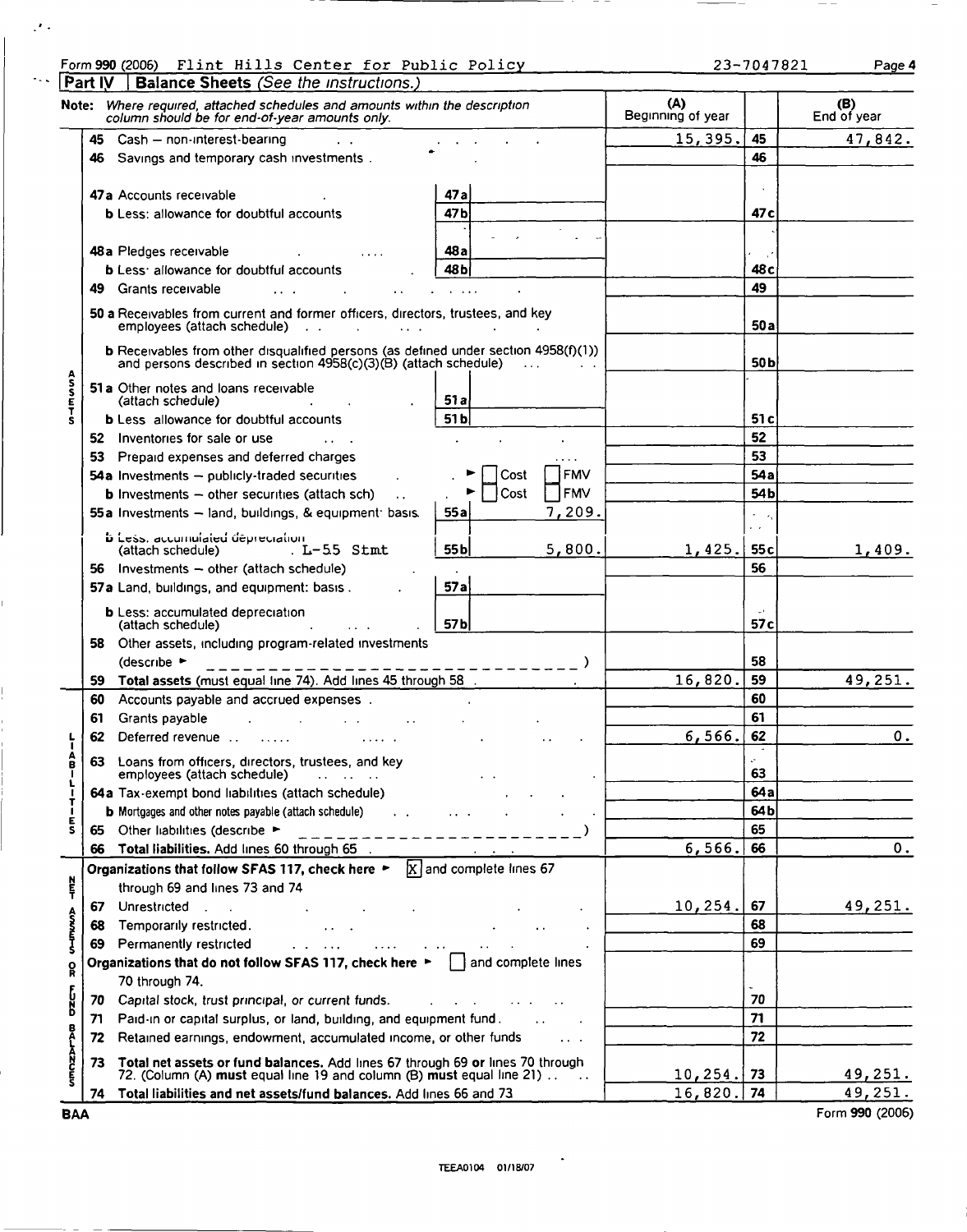| Part IV-A   Reconciliation of Revenue per Audited Financial Statements with Revenue per Return (See the                                                                                                                                  | Form 990 (2006) Flint Hills Center for Public Policy      |    |                  |               |                                          |    | Page 5            |
|------------------------------------------------------------------------------------------------------------------------------------------------------------------------------------------------------------------------------------------|-----------------------------------------------------------|----|------------------|---------------|------------------------------------------|----|-------------------|
| <i>instructions.)</i>                                                                                                                                                                                                                    |                                                           |    |                  |               |                                          |    |                   |
|                                                                                                                                                                                                                                          |                                                           |    |                  |               |                                          |    | N/A               |
| Total revenue, gains, and other support per audited financial statements<br>а                                                                                                                                                            |                                                           |    |                  |               |                                          | a  |                   |
| Amounts included on line a but not on Part I, line 12:<br>b                                                                                                                                                                              |                                                           |    |                  |               |                                          |    |                   |
| 1 Net unrealized gains on investments                                                                                                                                                                                                    | and the state of the state of                             |    |                  | ь1            |                                          |    |                   |
| 2Donated services and use of facilities                                                                                                                                                                                                  |                                                           |    |                  | b2            |                                          |    |                   |
| 3 Recoveries of prior year grants .                                                                                                                                                                                                      |                                                           |    |                  | b3            |                                          |    |                   |
|                                                                                                                                                                                                                                          |                                                           |    |                  | <b>b4</b>     |                                          |    |                   |
| Add lines <b>b1</b> through <b>b4</b> and the contract of the contract of the contract of the contract of the contract of the contract of the contract of the contract of the contract of the contract of the contract of the contract o | -----------------                                         |    |                  |               |                                          | b  |                   |
| Subtract line <b>b</b> from line a<br>c                                                                                                                                                                                                  | the control of the control of the con-                    |    |                  |               |                                          | c  |                   |
| Amounts included on Part i, line 12, but not on line a:<br>d                                                                                                                                                                             |                                                           |    |                  |               |                                          |    |                   |
| 1 Investment expenses not included on Part I, line 6b                                                                                                                                                                                    |                                                           |    |                  | d1            |                                          |    |                   |
|                                                                                                                                                                                                                                          |                                                           |    |                  |               |                                          |    |                   |
|                                                                                                                                                                                                                                          |                                                           |    |                  | d2            |                                          |    |                   |
| Add lines <b>d1</b> and <b>d2</b> .<br><b>Contract</b>                                                                                                                                                                                   | --------------------------<br>and the company of the com- |    |                  |               |                                          | d  |                   |
|                                                                                                                                                                                                                                          |                                                           |    |                  |               |                                          |    |                   |
| Part IV-B Reconciliation of Expenses per Audited Financial Statements with Expenses per Return                                                                                                                                           |                                                           |    |                  |               |                                          |    |                   |
|                                                                                                                                                                                                                                          |                                                           |    |                  |               |                                          |    |                   |
|                                                                                                                                                                                                                                          |                                                           |    |                  |               |                                          |    | N/A               |
| Total expenses and losses per audited financial statements.<br>a                                                                                                                                                                         |                                                           |    |                  |               |                                          | a  |                   |
| Amounts included on line a but not on Part I. line 17:<br>ь                                                                                                                                                                              |                                                           |    |                  |               |                                          |    |                   |
| 1Donated services and use of facilities                                                                                                                                                                                                  |                                                           |    |                  | b1            |                                          |    |                   |
| 2Prior year adjustments reported on Part I, line 20                                                                                                                                                                                      |                                                           |    |                  | b2l           |                                          |    |                   |
| 31 osses reported on Part L line 20                                                                                                                                                                                                      |                                                           |    |                  | b3            |                                          |    |                   |
|                                                                                                                                                                                                                                          |                                                           |    |                  |               |                                          |    |                   |
|                                                                                                                                                                                                                                          | ------------------                                        |    |                  | $\mathbf{b}$  |                                          |    |                   |
| Add lines <b>b1</b> through <b>b4</b> and the set of the set of the set of the set of the set of the set of the set of the set of the set of the set of the set of the set of the set of the set of the set of the set of the set of the |                                                           |    |                  |               |                                          | b  |                   |
| Subtract line b from line a<br><b>Contract Contract</b><br>с                                                                                                                                                                             | <b>Contract Contract</b>                                  |    |                  |               |                                          | c  |                   |
| Amounts included on Part I, line 17, but not on line a:<br>d                                                                                                                                                                             |                                                           |    |                  |               |                                          |    |                   |
| 1 Investment expenses not included on Part I, line 6b.                                                                                                                                                                                   |                                                           |    |                  | d1            |                                          |    |                   |
| 20ther (specify) $20$                                                                                                                                                                                                                    |                                                           |    |                  |               |                                          |    |                   |
|                                                                                                                                                                                                                                          |                                                           |    |                  | d2            |                                          |    |                   |
| Add lines d1 and d2<br>the control of the control of the                                                                                                                                                                                 | the control of the control of the control of the          |    |                  |               |                                          | d  |                   |
| Total expenses (Part I, line 17). Add lines c and d with the state of the state of the state of the state of the state of the state of the state of the state of the state of the state of the state of the state of the state           |                                                           |    |                  |               |                                          |    |                   |
| Part V-A Current Officers, Directors, Trustees, and Key Employees (List each person who was an officer, director, trustee,                                                                                                               |                                                           |    |                  |               |                                          |    |                   |
| or key employee at any time during the year even if they were not compensated) (See the instructions)                                                                                                                                    | (B) Title and average hours                               |    | (C) Compensation |               | <b>(D)</b> Contributions to              |    | (E) Expense       |
| (A) Name and address                                                                                                                                                                                                                     | per week devoted                                          |    | (if not paid,    |               | employee benefit                         |    | account and other |
|                                                                                                                                                                                                                                          | to position                                               |    | $enter - 0$      |               | plans and deferred<br>compensation plans |    | allowances        |
|                                                                                                                                                                                                                                          |                                                           |    |                  |               |                                          |    |                   |
| George Pearson                                                                                                                                                                                                                           |                                                           |    |                  |               |                                          |    |                   |
| 250 N. Water, Suite 300                                                                                                                                                                                                                  |                                                           |    |                  |               |                                          |    |                   |
| Wichita, KS 67202                                                                                                                                                                                                                        | Chairman                                                  | 30 |                  | 0.            |                                          | 0. |                   |
| David Gibson                                                                                                                                                                                                                             |                                                           |    |                  |               |                                          |    |                   |
| 250 N. Water, Suite 300                                                                                                                                                                                                                  |                                                           |    |                  |               |                                          |    |                   |
| Wichita, KS 67202                                                                                                                                                                                                                        | Vice Chairman                                             | 2  |                  | 0.            |                                          | 0. |                   |
| Tammy Ensey                                                                                                                                                                                                                              |                                                           |    |                  |               |                                          |    |                   |
| 250 N. Water, Suite 300                                                                                                                                                                                                                  |                                                           |    |                  |               |                                          |    |                   |
| Wichita, KS 67202                                                                                                                                                                                                                        | Secretary                                                 | 20 |                  | 27,032.       |                                          | О. |                   |
| Robert D. Young                                                                                                                                                                                                                          |                                                           |    |                  |               |                                          |    |                   |
|                                                                                                                                                                                                                                          |                                                           |    |                  |               |                                          |    |                   |
| 250 N. Water, Suite 300                                                                                                                                                                                                                  |                                                           |    |                  |               |                                          |    | 0.                |
| Wichita, KS 67202                                                                                                                                                                                                                        | Treasurer                                                 |    |                  | $\mathbf 0$ . |                                          | 0. |                   |

Wichita , KS 67202 Trustee <sup>1</sup> 0. 0. 0.

 $\mathcal{F}$  .

Martin<sub>-</sub>K. Eby, Jr. - - - - - - -250 N. Water, Suite 300<br>Wichita Ko 67303

See List of Officers, Etc Statement \_ \_ \_ \_ \_ ----------------------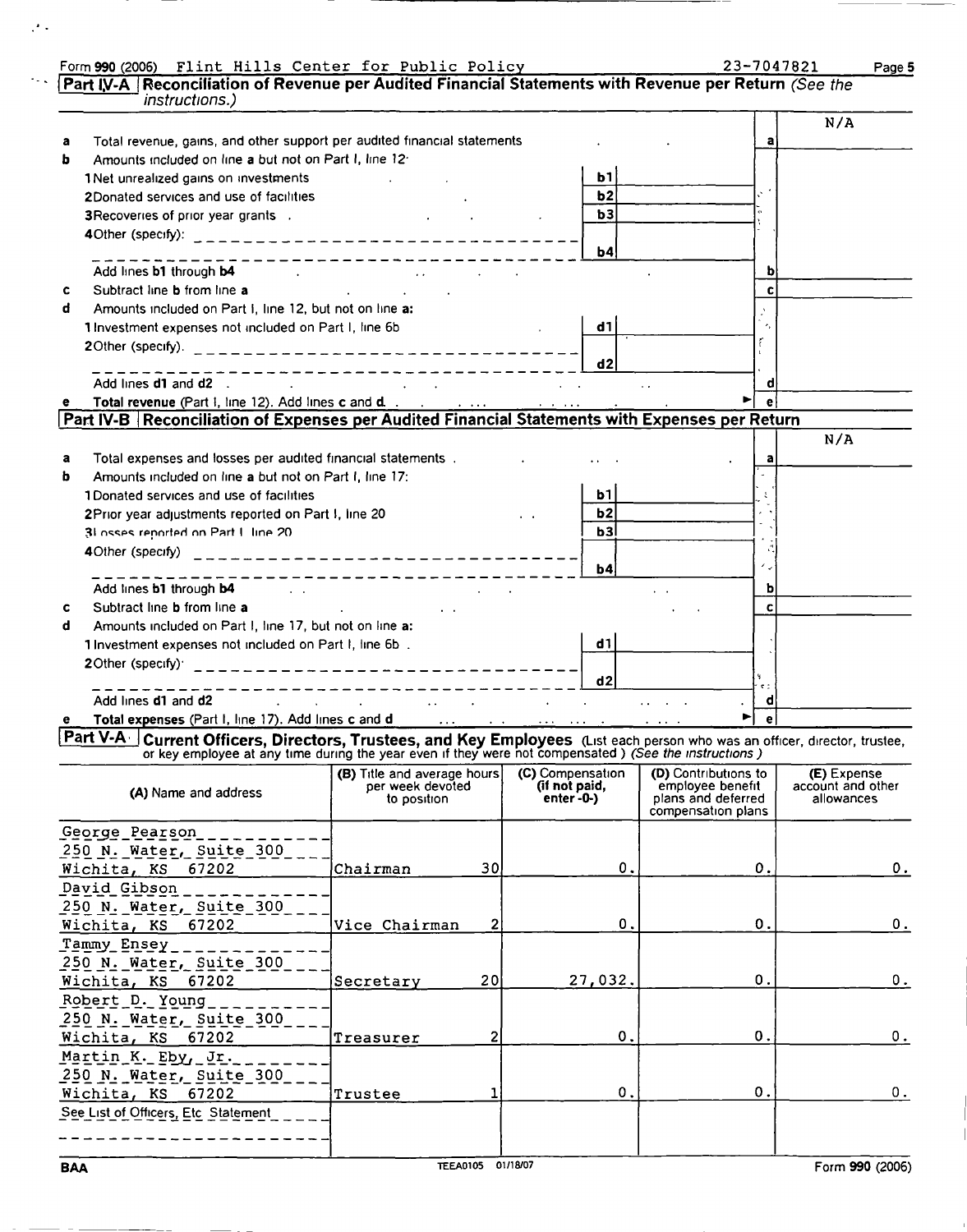| Form 990 (2006) Flint Hills Center for Public Policy                                                                                                                                                                                                                                                                                                                                                                                                                     | 23-7047821 |              |  | Page 6 |  |
|--------------------------------------------------------------------------------------------------------------------------------------------------------------------------------------------------------------------------------------------------------------------------------------------------------------------------------------------------------------------------------------------------------------------------------------------------------------------------|------------|--------------|--|--------|--|
| Part V-A Current Officers, Directors, Trustees, and Key Employees (continued)                                                                                                                                                                                                                                                                                                                                                                                            |            |              |  |        |  |
| 75 a Enter the total number of officers, directors, and trustees permitted to vote on organization business as board meetings                                                                                                                                                                                                                                                                                                                                            |            |              |  |        |  |
| b Are any officers, directors, trustees, or key employees listed in Form 990, Part V-A, or highest compensated employees<br>Isted in Schedule A, Part I, or highest compensated professional and other independent contractors listed in Schedule<br>A, Part II-A or II-B, related to each other through family or business relationships? If 'Yes,' attach a statement that<br>identifies the individuals and explains the relationship(s)                              |            | 75 b I       |  |        |  |
| c Do any officers, directors, trustees, or key employees listed in form 990, Part V-A, or highest compensated employees<br>listed in Schedule A, Part I, or highest compensated professional and other independent contractors listed in Schedule<br>A, Part II-A or II-B, receive compensation from any other organizations, whether tax exempt or taxable, that are related<br>to the organization? See the instructions for the definition of 'related organization'. |            | zî.<br>75 cl |  |        |  |
| If 'Yes,' attach a statement that includes the information described in the instructions                                                                                                                                                                                                                                                                                                                                                                                 |            |              |  |        |  |
| <b>d</b> Does the organization have a written conflict of interest policy?                                                                                                                                                                                                                                                                                                                                                                                               |            | 75 di        |  |        |  |

 $\mathcal{F}$  .

 $\ddotsc$ 

Part V-B]Former Officers, Directors, Trustees, and Key Employees That Received Compensation or Other **Benetits** (If any former officer, director, trustee, or key employee received compensation or other benefits (described below)<br>during the year, list that person below and enter the amount of compensation or other benefits

| (A) Name and address | (B) Loans and<br>Advances | (C) Compensation<br>$($ if not paid,<br>enter $-0$ - $)$ | <b>(D)</b> Contributions to<br>employee benefit<br>plans and deferred<br>compensation plans | <b>(E)</b> Expense<br>account and other<br>allowances |
|----------------------|---------------------------|----------------------------------------------------------|---------------------------------------------------------------------------------------------|-------------------------------------------------------|
| N/A                  |                           |                                                          |                                                                                             |                                                       |
|                      |                           |                                                          |                                                                                             |                                                       |
|                      |                           |                                                          |                                                                                             |                                                       |
|                      |                           |                                                          |                                                                                             |                                                       |
|                      |                           |                                                          |                                                                                             |                                                       |
|                      |                           |                                                          |                                                                                             |                                                       |

| Part VI   Other Information (See the instructions.)                                                                                                                                                                                |                      | <b>Yes</b>      | No. |
|------------------------------------------------------------------------------------------------------------------------------------------------------------------------------------------------------------------------------------|----------------------|-----------------|-----|
| Did the organization make a change in its activities or methods of conducting activities?<br>76<br>If 'Yes,' attach a detailed statement of each change.                                                                           | 76                   |                 | x   |
| Were any changes made in the organizing or governing documents but not reported to the IRS?<br>77                                                                                                                                  | 77                   |                 | x   |
| If 'Yes,' attach a conformed copy of the changes.                                                                                                                                                                                  |                      |                 |     |
| 78a Did the organization have unrelated business gross income of \$1,000 or more during the year covered by this return?                                                                                                           | 78 a                 |                 | x   |
| <b>b</b> If 'Yes,' has it filed a tax return on Form 990-T for this year?.                                                                                                                                                         | 78Ы                  |                 |     |
| Was there a liquidation, dissolution, termination, or substantial contraction during the<br>79<br>year? If 'Yes,' attach a statement<br>$\cdots$                                                                                   | $\epsilon < 1$<br>79 |                 | x   |
| 80 a Is the organization related (other than by association with a statewide or nationwide organization) through common<br>membership, governing bodies, trustees, officers, etc, to any other exempt or nonexempt organization? . | 80 a                 |                 | x   |
| <b>b</b> If 'Yes,' enter the name of the organization $\blacktriangleright$<br>and check whether it is  <br>exempt or<br>nonexempt.                                                                                                | $\sim$               |                 |     |
| <b>81al</b><br>81 a Enter direct and indirect political expenditures (See line 81 instructions)                                                                                                                                    |                      | $\sim$          |     |
| b Did the organization file Form 1120-POL for this year?                                                                                                                                                                           | 81 bl                |                 |     |
| <b>BAA</b>                                                                                                                                                                                                                         |                      | Form 990 (2006) |     |

TE&no106 01/18/07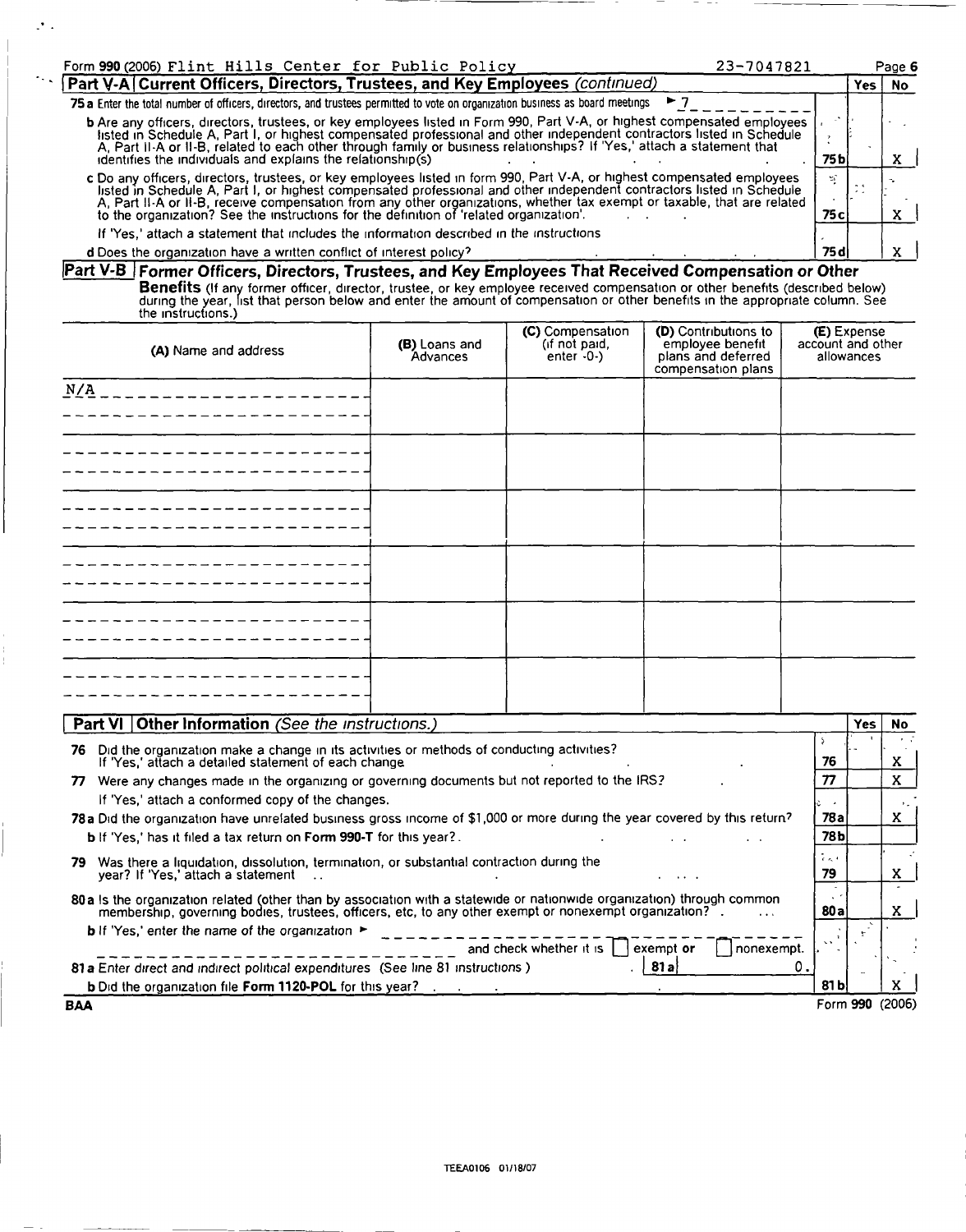| Flint Hills Center for Public Policy<br>Form 990 (2006)                                                                                                                                                                                                                                                        | 23-7047821                       |                 |              | Page 7          |
|----------------------------------------------------------------------------------------------------------------------------------------------------------------------------------------------------------------------------------------------------------------------------------------------------------------|----------------------------------|-----------------|--------------|-----------------|
| Part VI   Other Information (continued)                                                                                                                                                                                                                                                                        |                                  |                 | Yes.         | <b>No</b>       |
| 82 a Did the organization receive donated services or the use of materials, equipment, or facilities at no charge or at<br>substantially less than fair rental value?                                                                                                                                          |                                  | 82 a            | x            |                 |
| <b>b</b> If 'Yes,' you may indicate the value of these items here Do not include this amount as                                                                                                                                                                                                                |                                  |                 |              |                 |
| revenue in Part I or as an expense in Part II. (See instructions in Part III.)                                                                                                                                                                                                                                 | 82bl                             |                 |              |                 |
| 83 a Did the organization comply with the public inspection requirements for returns and exemption applications?                                                                                                                                                                                               |                                  | 83a             | x            |                 |
| b Did the organization comply with the disclosure requirements relating to quid pro quo contributions?                                                                                                                                                                                                         |                                  | 83 <sub>b</sub> | $\mathbf{x}$ |                 |
| 84 a Did the organization solicit any contributions or gifts that were not tax deductible?                                                                                                                                                                                                                     |                                  | 84 a            |              | X               |
| b If 'Yes,' did the organization include with every solicitation an express statement that such contributions or gifts were<br>not tax deductible?.                                                                                                                                                            |                                  | 84 b            |              |                 |
| 85 $501(c)(4)$ , (5), or (6) organizations a Were substantially all dues nondeductible by members?                                                                                                                                                                                                             |                                  | 85a             | N/2          |                 |
| <b>b</b> Did the organization make only in-house lobbying expenditures of \$2,000 or less?                                                                                                                                                                                                                     |                                  | 85 b            | N/           |                 |
| If 'Yes' was answered to either 85a or 85b, do not complete 85c through 85h below unless the organization received a<br>waiver for proxy tax owed for the prior year                                                                                                                                           |                                  |                 |              |                 |
| c Dues, assessments, and similar amounts from members                                                                                                                                                                                                                                                          | 85 с<br>N/A                      |                 |              |                 |
| d Section 162(e) lobbying and political expenditures                                                                                                                                                                                                                                                           | 85 d<br>N/A                      |                 |              |                 |
| <b>e</b> Aggregate nondeductible amount of section $6033(e)(1)(A)$ dues notices                                                                                                                                                                                                                                | 85e<br>N/A                       |                 |              |                 |
| f Taxable amount of lobbying and political expenditures (line 85d less 85e)                                                                                                                                                                                                                                    | 85f<br>N/A                       |                 |              |                 |
| g Does the organization elect to pay the section 6033(e) tax on the amount on line 85f?                                                                                                                                                                                                                        |                                  | 85 g            | N/P          |                 |
| h If section 6033(e)(1)(A) dues notices were sent, does the organization agree to add the amount on line85f to its reasonable estimate of<br>dues allocable to nondeductible lobbying and political expenditures for the following tax year?                                                                   |                                  | 85 h            | N/F          |                 |
| 86                                                                                                                                                                                                                                                                                                             |                                  |                 |              |                 |
| $501(c)(7)$ organizations Enter a Initiation fees and capital contributions included on<br>line 12                                                                                                                                                                                                             | 86 a<br>N/A                      |                 |              |                 |
|                                                                                                                                                                                                                                                                                                                | 86 b<br>N/A                      |                 |              |                 |
| <b>b</b> Gross receipts, included on line 12, for public use of club facilities.<br>501(c)(12) organizations. Enter: a Gross income from members or shareholders                                                                                                                                               | 87a<br>N/A                       |                 |              |                 |
| 87                                                                                                                                                                                                                                                                                                             |                                  |                 |              |                 |
| <b>b</b> Gross income from other sources (Do not net amounts due or paid to other sources<br>against amounts due or received from them.)                                                                                                                                                                       | 87b<br>N/A                       |                 |              |                 |
| 88 a At any time during the year, did the organization own a 50% or greater interest in a taxable corporation or partnership, or an entity disregarded as separate from the organization under Regulations sections 301.7701-2<br>If 'Yes,' complete Part IX                                                   |                                  | 88 a            |              | x               |
| b At any time during the year, did the organization, directly or indirectly, own a controlled entity within the meaning of<br>section 512(b)(13)? If 'Yes,' complete Part XI                                                                                                                                   | ►                                | 88 b            |              | X.              |
| 89a 501(c)(3) organizations. Enter. Amount of tax imposed on the organization during the year under:                                                                                                                                                                                                           |                                  |                 |              |                 |
| $0.$ ; section 4912 $\blacktriangleright$<br>0. $\pm$ section 4955<br>section 4911 ►                                                                                                                                                                                                                           | о.                               |                 |              |                 |
| b 501(c)(3) and 501(c)(4) organizations. Did the organization engage in any section 4958 excess benefit transaction<br>during the year or did it become aware of an excess benefit transaction from a prior year? If 'Yes,' attach a statement<br>explaining each transaction                                  |                                  | 89 b            |              | x               |
| c Enter: Amount of tax imposed on the organization managers or disqualified persons during the                                                                                                                                                                                                                 |                                  |                 |              | $\cdot$         |
| vear under sections 4912, 4955, and 4958                                                                                                                                                                                                                                                                       | 0.                               |                 |              |                 |
| d Enter: Amount of tax on line 89c, above, reimbursed by the organization                                                                                                                                                                                                                                      | 0.                               |                 |              |                 |
| e All organizations At any time during the tax year, was the organization a party to a prohibited tax shelter transaction?                                                                                                                                                                                     |                                  | 89 e            |              | x               |
| f All organizations. Did the organization acquire a direct or indirect interest in any applicable insurance contract?                                                                                                                                                                                          |                                  | 89f             |              | $\mathbf x$     |
|                                                                                                                                                                                                                                                                                                                |                                  |                 |              |                 |
| g For supporting organizations and sponsoring organizations maintaining donor advised funds. Did the supporting<br>organization, or a fund maintained by a sponsoring organization, have excess business holdings at any time during<br>the year?<br>the company of the state of the state                     |                                  | 89 al           | N/A          |                 |
| <b>90a</b> List the states with which a copy of this return is filed $\blacktriangleright$ Kansas                                                                                                                                                                                                              |                                  |                 |              |                 |
| b Number of employees employed in the pay period that includes March 12, 2006                                                                                                                                                                                                                                  |                                  |                 |              |                 |
| (See instructions)<br>and the company of the company of the company of                                                                                                                                                                                                                                         |                                  | 90 <sub>b</sub> |              | 0               |
| 91 a The books are in care of $\triangleright$ Robert D. Young ___________<br>Telephone number ►                                                                                                                                                                                                               | (316) 267-3241                   |                 |              |                 |
|                                                                                                                                                                                                                                                                                                                | $ZIP + 4$ $\triangleright$ 67202 |                 |              |                 |
|                                                                                                                                                                                                                                                                                                                |                                  |                 | Yes          | No              |
| <b>b</b> At any time during the calendar year, did the organization have an interest in or a signature or other authority over a financial account in a foreign country (such as a bank account, securities account, or other finan<br>If 'Yes,' enter the name of the foreign country<br>-------------------- |                                  | 91 <sub>b</sub> |              | X               |
| See the instructions for exceptions and filing requirements for Form TD F 90-22.1, Report of Foreign Bank and<br>Financial Accounts.                                                                                                                                                                           |                                  |                 |              |                 |
| BAA                                                                                                                                                                                                                                                                                                            |                                  |                 |              | Form 990 (2006) |

 $\mathbb{R}^2$  .

 $\sim$  .

J

 $\frac{1}{3}$  $\bar{1}$ 

 $\mathbf{I}$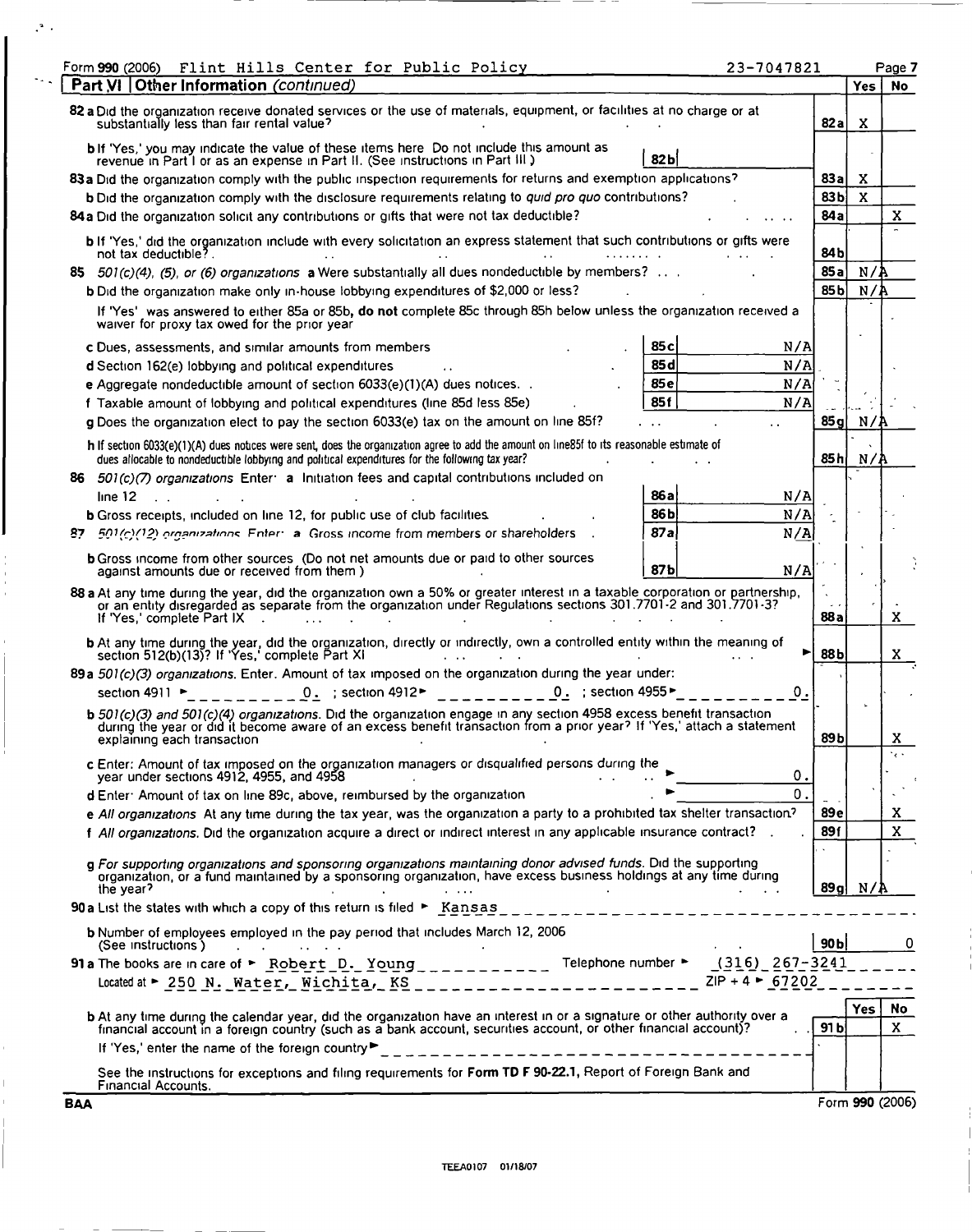| Form 990 (2006) Flint Hills Center for Public Policy                                                                                                                                                                                        |                                     |                           |                                                       | 23-7047821                                       | Page 8                                      |
|---------------------------------------------------------------------------------------------------------------------------------------------------------------------------------------------------------------------------------------------|-------------------------------------|---------------------------|-------------------------------------------------------|--------------------------------------------------|---------------------------------------------|
| Part VI   Other Information (continued)                                                                                                                                                                                                     |                                     |                           |                                                       |                                                  | Yes <sub>1</sub><br><b>No</b>               |
| c At any time during the calendar year, did the organization maintain an office outside of the United States?.<br>If 'Yes,' enter the name of the foreign country                                                                           |                                     |                           |                                                       |                                                  | 91c<br>X                                    |
| 92 Section 4947(a)(1) nonexempt charitable trusts filing Form 990 in lieu of Form 1041 - Check here                                                                                                                                         |                                     | . <u>. <b>.</b></u> .     |                                                       |                                                  |                                             |
| and enter the amount of tax-exempt interest received or accrued during the tax year                                                                                                                                                         |                                     |                           |                                                       | ► 92                                             |                                             |
| Part VII Analysis of Income Producing Activities (See the instructions.)                                                                                                                                                                    |                                     |                           |                                                       |                                                  |                                             |
|                                                                                                                                                                                                                                             |                                     | Unrelated business income |                                                       | Excluded by section 512, 513, or 514             |                                             |
| Note: Enter gross amounts unless<br>otherwise indicated.                                                                                                                                                                                    | (A)<br><b>Business code</b>         | (B)<br>Amount             | (C)<br>Exclusion code                                 | (D)<br>Amount                                    | (E)<br>Related or exempt<br>function income |
| 93 Program service revenue                                                                                                                                                                                                                  |                                     |                           |                                                       |                                                  |                                             |
| а<br>b                                                                                                                                                                                                                                      |                                     |                           |                                                       |                                                  |                                             |
| c<br><u> 1980 - Jan Barnett, mars and de la partie de la partie de la partie de la partie de la partie de la partie de la partie de la partie de la partie de la partie de la partie de la partie de la partie de la partie de la par</u>   |                                     |                           |                                                       |                                                  |                                             |
| d                                                                                                                                                                                                                                           |                                     |                           |                                                       |                                                  |                                             |
| е                                                                                                                                                                                                                                           |                                     |                           |                                                       |                                                  |                                             |
| f Medicare/Medicaid payments                                                                                                                                                                                                                |                                     |                           |                                                       |                                                  |                                             |
| g Fees & contracts from government agencies.                                                                                                                                                                                                |                                     |                           |                                                       |                                                  |                                             |
| 94 Membership dues and assessments                                                                                                                                                                                                          |                                     |                           |                                                       |                                                  |                                             |
| Interest on savings & temporary cash invmnts<br>95.                                                                                                                                                                                         |                                     |                           | 14                                                    | 715.                                             |                                             |
| Dividends & interest from securities<br>96                                                                                                                                                                                                  |                                     |                           |                                                       |                                                  |                                             |
| Net rental income or (loss) from real estate:<br>97                                                                                                                                                                                         | A.                                  | $\omega = Z_N$            | $\Delta^{\rm R}$                                      | $\epsilon^2$ . $\omega$<br>$\sim$ $\sim$ $\star$ | $\Sigma$ $\omega_{\infty} = \kappa$ .       |
| a debt-financed property                                                                                                                                                                                                                    |                                     |                           |                                                       |                                                  |                                             |
| <b>b</b> not debt-financed property                                                                                                                                                                                                         |                                     |                           |                                                       |                                                  |                                             |
| Net rental income or (loss) from pers prop<br>98                                                                                                                                                                                            |                                     |                           |                                                       |                                                  |                                             |
| Other investment income<br>œ                                                                                                                                                                                                                |                                     |                           |                                                       |                                                  |                                             |
| Gain or (loss) from sales of assets<br>100<br>other than inventory                                                                                                                                                                          |                                     |                           |                                                       |                                                  |                                             |
| Net income or (loss) from special events.<br>101                                                                                                                                                                                            |                                     |                           |                                                       |                                                  | $-5,226.$                                   |
| 102<br>Gross profit or (loss) from sales of inventory.                                                                                                                                                                                      |                                     | ۰.                        | $\sqrt{2}$ , $\sqrt{2}$                               | $\omega$ , $\omega$                              |                                             |
| 103 Other revenue: a                                                                                                                                                                                                                        | ਤੀਜਾ ਹੈ                             |                           |                                                       | kan Miller                                       | . The                                       |
| b Other revenue                                                                                                                                                                                                                             |                                     |                           |                                                       |                                                  | 13.                                         |
| c                                                                                                                                                                                                                                           |                                     |                           |                                                       |                                                  |                                             |
| đ<br>e                                                                                                                                                                                                                                      |                                     |                           |                                                       |                                                  |                                             |
| 104 Subtotal (add columns $(B)$ , $(D)$ , and $(E)$ )                                                                                                                                                                                       | ٠ę.<br>$2.8\,{\rm M}_{\odot}$       |                           | $\mathcal{M}^{\mathcal{A}}=\frac{1}{2}$               | 715.                                             | $-5, 213.$                                  |
| 105 Total (add line 104, columns (B), (D), and (E))                                                                                                                                                                                         |                                     |                           | $\bullet$ .<br><br>As $\bullet$ , and $\bullet$ , and | ►                                                | $-4,498.$                                   |
| Note: Line 105 plus line 1e, Part I, should equal the amount on line 12, Part I.                                                                                                                                                            |                                     |                           |                                                       |                                                  |                                             |
| Part VIII Relationship of Activities to the Accomplishment of Exempt Purposes (See the instructions.)                                                                                                                                       |                                     |                           |                                                       |                                                  |                                             |
| Line No.<br>Explain how each activity for which income is reported in column (E) of Part VII contributed importantly to the accomplishment<br>of the organization's exempt purposes (other than by providing funds for such purposes).<br>۳ |                                     |                           |                                                       |                                                  |                                             |
| 101 & 103 Activities contributed to the accomplishment of the exempt                                                                                                                                                                        |                                     |                           |                                                       |                                                  |                                             |
| purpose by permitting experts to disseminate their views on                                                                                                                                                                                 |                                     |                           |                                                       |                                                  |                                             |
| the subjects of interest to the Center to a wider audience.                                                                                                                                                                                 |                                     |                           |                                                       |                                                  |                                             |
|                                                                                                                                                                                                                                             |                                     |                           |                                                       |                                                  |                                             |
| Part IX Information Regarding Taxable Subsidiaries and Disregarded Entities (See the Instructions.)                                                                                                                                         |                                     |                           | $\sim$                                                | $\mathbf{w}$                                     | N/A<br>$\mathcal{L}$                        |
| (A)                                                                                                                                                                                                                                         | (B)                                 |                           |                                                       |                                                  |                                             |
| Name, address, and EIN of corporation,<br>partnership, or disregarded entity                                                                                                                                                                | Percentage of<br>ownership interest |                           |                                                       |                                                  |                                             |
|                                                                                                                                                                                                                                             |                                     | s                         |                                                       |                                                  |                                             |
|                                                                                                                                                                                                                                             |                                     | 8                         |                                                       |                                                  |                                             |
|                                                                                                                                                                                                                                             |                                     | 8                         |                                                       |                                                  |                                             |
|                                                                                                                                                                                                                                             |                                     | g                         |                                                       |                                                  |                                             |
| <b>Information Regarding Transfers Associated wi</b><br>Part X                                                                                                                                                                              |                                     |                           |                                                       |                                                  |                                             |
| a Did the organization, during the year, receive any funds, directly or indirectly, to pay                                                                                                                                                  |                                     |                           |                                                       |                                                  |                                             |
| <b>b</b> Did the organization, during the year, pay premiums, directly or in                                                                                                                                                                |                                     |                           |                                                       |                                                  |                                             |
| Note: If 'Yes' to (b), file Form 8870 and Form 4720 (see instructions)                                                                                                                                                                      |                                     |                           |                                                       |                                                  |                                             |

 $\mathbb{R}^{\mathfrak{a}}$  .

 $\sim$  .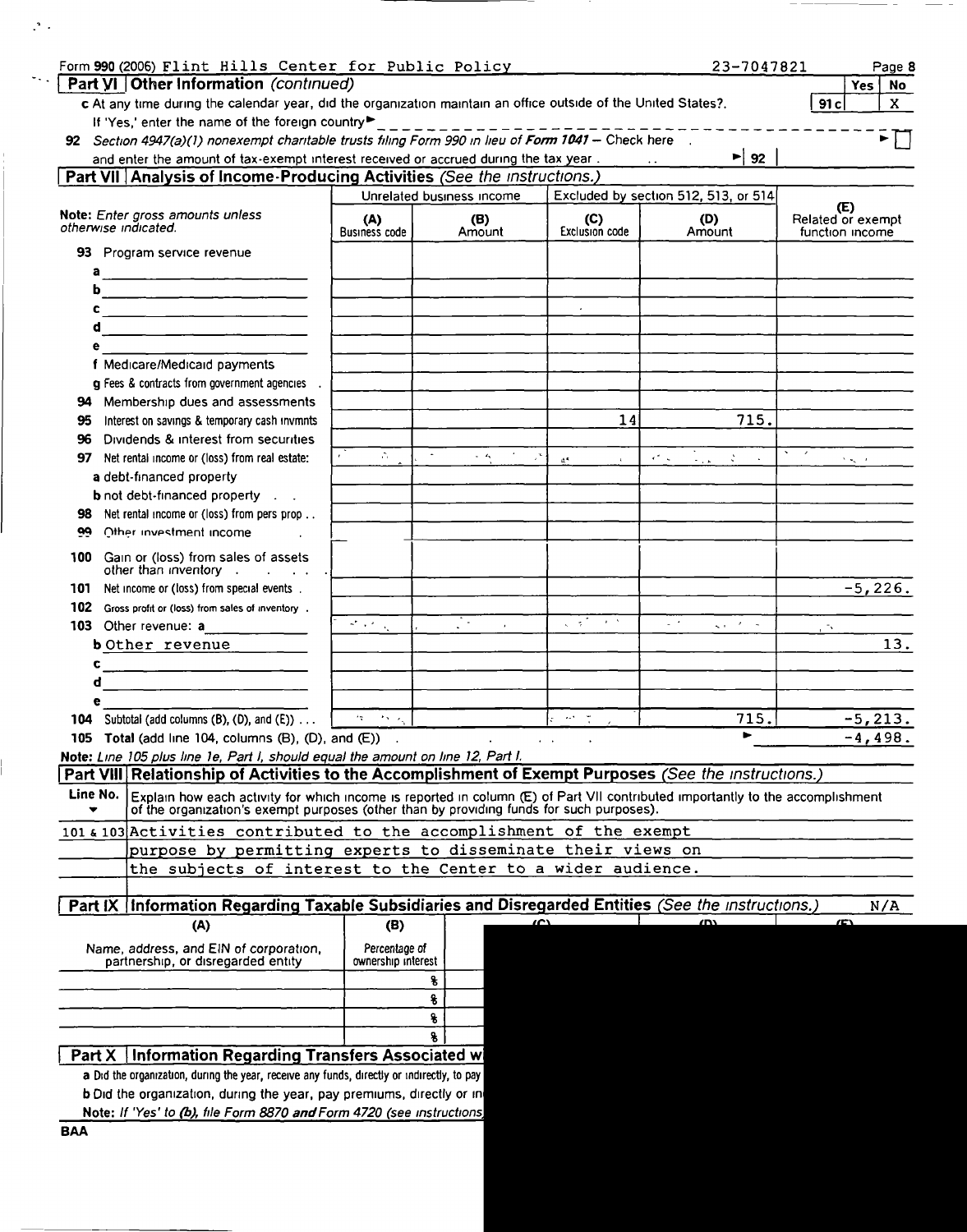|                                        | Form 990 (2006) Flint Hills Center for Public Policy                                                                                                                                                                              |                                          | 23-7047821                         | Page 9                                                |
|----------------------------------------|-----------------------------------------------------------------------------------------------------------------------------------------------------------------------------------------------------------------------------------|------------------------------------------|------------------------------------|-------------------------------------------------------|
|                                        | Part XI   Information Regarding Transfers To and From Controlled Entities. Complete only if the<br>organization is a controlling organization as defined in section 512(b)(13).                                                   |                                          |                                    | N/A                                                   |
|                                        |                                                                                                                                                                                                                                   |                                          |                                    | <b>Yes</b><br><b>No</b>                               |
| 106                                    | Did the reporting organization make any transfers to a controlled entity as defined in section 512(b)(13) of the Code? If<br>'Yes,' complete the schedule below for each controlled entity                                        | <b>Contract Contract Contract</b>        |                                    |                                                       |
|                                        | (A)<br>Name, address, of each<br>controlled entity                                                                                                                                                                                | (B)<br>Employer Identification<br>Number | (C)<br>Description of<br>transfer  | (D)<br>Amount of transfer                             |
| a                                      |                                                                                                                                                                                                                                   |                                          |                                    |                                                       |
| b                                      |                                                                                                                                                                                                                                   |                                          |                                    |                                                       |
| c                                      |                                                                                                                                                                                                                                   |                                          |                                    |                                                       |
|                                        | <b>Totals</b>                                                                                                                                                                                                                     | 经经济人类的                                   | $\epsilon_{\rm gas}$               |                                                       |
|                                        |                                                                                                                                                                                                                                   |                                          |                                    | Yes<br><b>No</b>                                      |
| 107                                    | Did the reporting organization receive any transfers from a controlled entity as defined in section 512(b)(13) of the Code? If<br>'Yes,' complete the schedule below for each controlled entity                                   |                                          |                                    |                                                       |
|                                        | (A)<br>Name, address, of each<br>controlled entity                                                                                                                                                                                | (B)<br>Employer Identification<br>Number | (C)<br>Description of<br>transfer  | (D)<br>Amount of transfer                             |
| a                                      |                                                                                                                                                                                                                                   |                                          |                                    |                                                       |
| b                                      |                                                                                                                                                                                                                                   |                                          |                                    |                                                       |
| c                                      |                                                                                                                                                                                                                                   |                                          |                                    |                                                       |
|                                        | <b>Totals</b>                                                                                                                                                                                                                     | 不是 经资本                                   | ÷.<br>$\boldsymbol{\checkmark}$    |                                                       |
| 108                                    | Did the organization have a binding written contract in effect on August 17, 2006, covering the interest, rents, royalties, and                                                                                                   |                                          |                                    | Yes<br>No                                             |
|                                        | annuities described in question 107 above?                                                                                                                                                                                        | $\cdots$                                 |                                    |                                                       |
|                                        | Under penalties of Gejiury, I declare that I have examined this return, including accompanying schedules and statements, and to the best of my knowledge and belief, it is<br>true, correct, any cogliplete Declaration of prepar |                                          |                                    |                                                       |
| <b>Please</b>                          |                                                                                                                                                                                                                                   |                                          | 26 - 07                            |                                                       |
| Sign<br>Here                           | Signature of officer<br><b>IBERT</b><br>Type or print name and title                                                                                                                                                              | PEAS.                                    | Date                               |                                                       |
|                                        | Preparer's<br>signature                                                                                                                                                                                                           | Date                                     | Check if<br>self-<br>٠<br>employed |                                                       |
| Paid<br>Pre-<br>parer's<br>Use<br>Only | <u>ר ב</u><br>NON<br>$\cap$<br>Firm's name (or<br>yours if self-<br>employed),<br>address, and                                                                                                                                    | rer<br>rer                               | <b>EIN</b><br>٠                    | Preparer's SSN or PTIN (See<br>General Instruction W) |

 $\cdots$ 

 $\mathbb{R}^2$  .

 $\frac{1}{2} \frac{1}{2} \frac{1}{2} \frac{1}{2} \frac{1}{2} \frac{1}{2} \frac{1}{2} \frac{1}{2} \frac{1}{2} \frac{1}{2} \frac{1}{2} \frac{1}{2} \frac{1}{2} \frac{1}{2} \frac{1}{2} \frac{1}{2} \frac{1}{2} \frac{1}{2} \frac{1}{2} \frac{1}{2} \frac{1}{2} \frac{1}{2} \frac{1}{2} \frac{1}{2} \frac{1}{2} \frac{1}{2} \frac{1}{2} \frac{1}{2} \frac{1}{2} \frac{1}{2} \frac{1}{2} \frac{$ 

 $\sim$ 

 $-\hspace{0.1cm} -$ 

 $\sim$   $-$ 

 $\frac{1}{1}$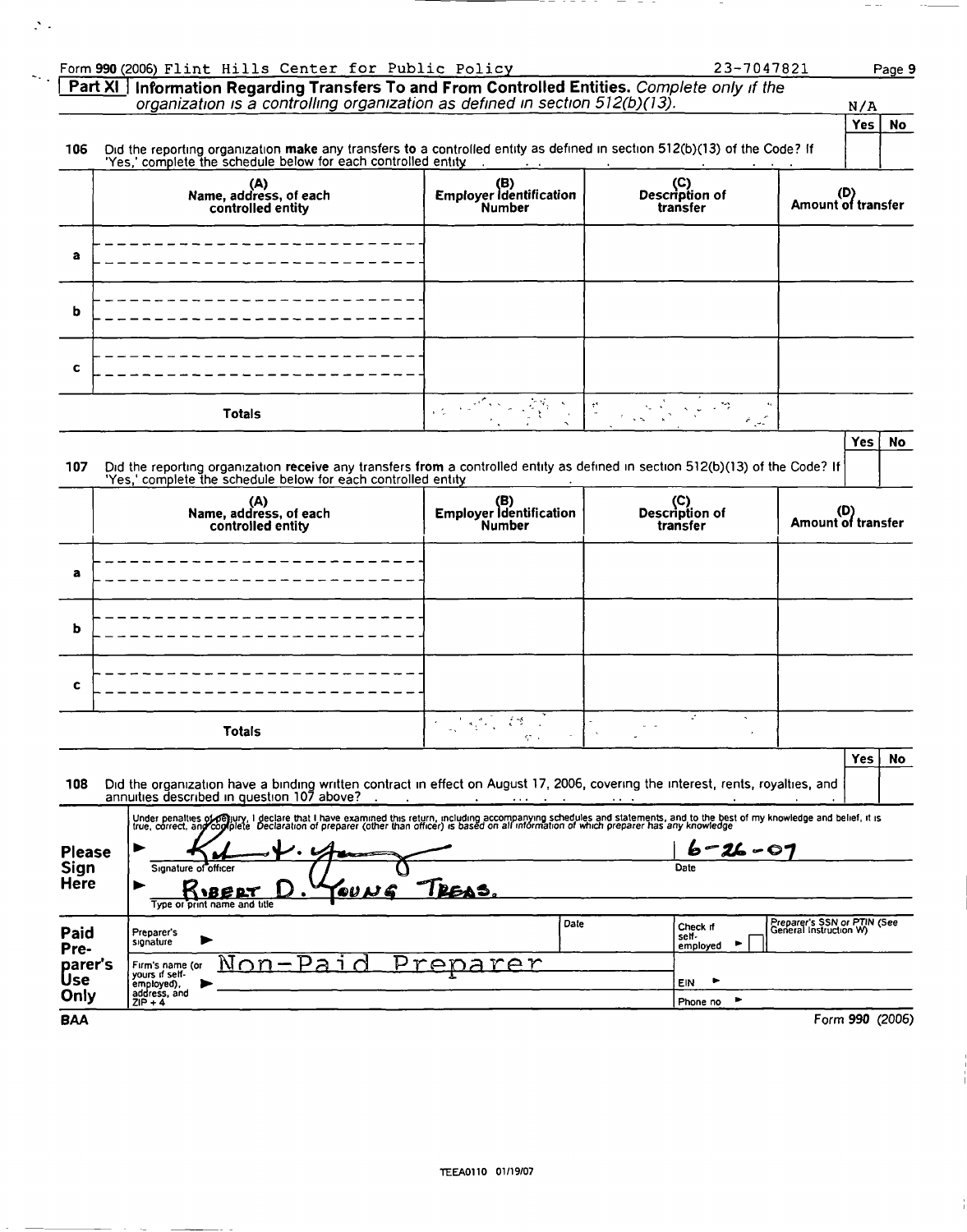| <b>SCHEDULE A</b>    |
|----------------------|
| (Form 990 or 990-EZ) |

 $\mathcal{P}_{\mathcal{A}}$ 

# Organization Exempt Under

0MB No 1545.0047

2006

| SCHEDULE A           | Section 501(c)(3) |  |
|----------------------|-------------------|--|
| (Form 990 or 990-EZ) |                   |  |

(Except Private Foundation) and Section 501(e), 501(f), 501(k), 501(n), or 4947(aX1) Nonexempt Charitable Trust

Supplementary Information  $-$  (See separate instructions.)

| Department of the Treasury<br>Internal Revenue Service                          | > MUST be completed by the above organizations and attached to their Form 990 or 990-EZ.                                                                                                      |                     |                                                                                |                                                |
|---------------------------------------------------------------------------------|-----------------------------------------------------------------------------------------------------------------------------------------------------------------------------------------------|---------------------|--------------------------------------------------------------------------------|------------------------------------------------|
| Name of the organization                                                        |                                                                                                                                                                                               |                     | <b>Employer identification number</b>                                          |                                                |
| Flint Hills Center for Public Policy                                            |                                                                                                                                                                                               |                     | 23-7047821                                                                     |                                                |
| Part I                                                                          | Compensation of the Five Highest Paid Employees Other Than Officers, Directors, and Trustees                                                                                                  |                     |                                                                                |                                                |
|                                                                                 | (See instructions. List each one. If there are none, enter 'None.')                                                                                                                           |                     |                                                                                |                                                |
| (a) Name and address of each<br>employee paid more<br>than \$50,000             | (b) Title and average<br>hours per week<br>devoted to position                                                                                                                                | (c) Compensation    | (d) Contributions<br>to employee benefit<br>plans and deferred<br>compensation | (e) Expense<br>account and other<br>allowances |
| None                                                                            |                                                                                                                                                                                               |                     |                                                                                |                                                |
|                                                                                 |                                                                                                                                                                                               |                     |                                                                                |                                                |
|                                                                                 |                                                                                                                                                                                               |                     |                                                                                |                                                |
|                                                                                 |                                                                                                                                                                                               |                     |                                                                                |                                                |
|                                                                                 |                                                                                                                                                                                               |                     | たすれい ようだ ひらむ                                                                   |                                                |
| Total number of other employees paid<br>over \$50,000                           | None                                                                                                                                                                                          |                     |                                                                                |                                                |
| Part $II - A$                                                                   | Compensation of the Five Highest Paid Independent Contractors for Professional Services<br>(See instructions. List each one (whether individuals or firms). If there are none, enter 'None ') |                     |                                                                                |                                                |
|                                                                                 | (a) Name and address of each independent contractor paid more than \$50,000                                                                                                                   |                     | (b) Type of service                                                            | (c) Compensation                               |
| <b>NONE</b>                                                                     |                                                                                                                                                                                               |                     |                                                                                |                                                |
|                                                                                 |                                                                                                                                                                                               |                     |                                                                                |                                                |
|                                                                                 |                                                                                                                                                                                               |                     |                                                                                |                                                |
|                                                                                 |                                                                                                                                                                                               |                     |                                                                                |                                                |
|                                                                                 |                                                                                                                                                                                               |                     | $\sim$ $\sim$ $\sim$                                                           |                                                |
| Total number of others receiving over<br>\$50,000 for professional services     | None                                                                                                                                                                                          |                     |                                                                                |                                                |
|                                                                                 | <b>Part II – B</b> Compensation of the Five Highest Paid Independent Contractors for Other Services                                                                                           |                     |                                                                                |                                                |
|                                                                                 | (List each contractor who performed services other than professional services, whether individuals or<br>firms. If there are none, enter 'None.' See instructions.)                           |                     |                                                                                |                                                |
|                                                                                 | (a) Name and address of each independent contractor paid more than \$50,000                                                                                                                   | (b) Type of service |                                                                                | (c) Compensation                               |
| None                                                                            |                                                                                                                                                                                               |                     |                                                                                |                                                |
|                                                                                 |                                                                                                                                                                                               |                     |                                                                                |                                                |
|                                                                                 |                                                                                                                                                                                               |                     |                                                                                |                                                |
|                                                                                 |                                                                                                                                                                                               |                     |                                                                                |                                                |
|                                                                                 |                                                                                                                                                                                               |                     |                                                                                |                                                |
| Total number of other contractors receiving<br>over \$50,000 for other services | None                                                                                                                                                                                          |                     |                                                                                |                                                |

BAA For Paperwork Reduction Act Notice , see the Instructions for Form 990 and Form 990-EZ. Schedule A (Form 990 or 990•EZ) 2006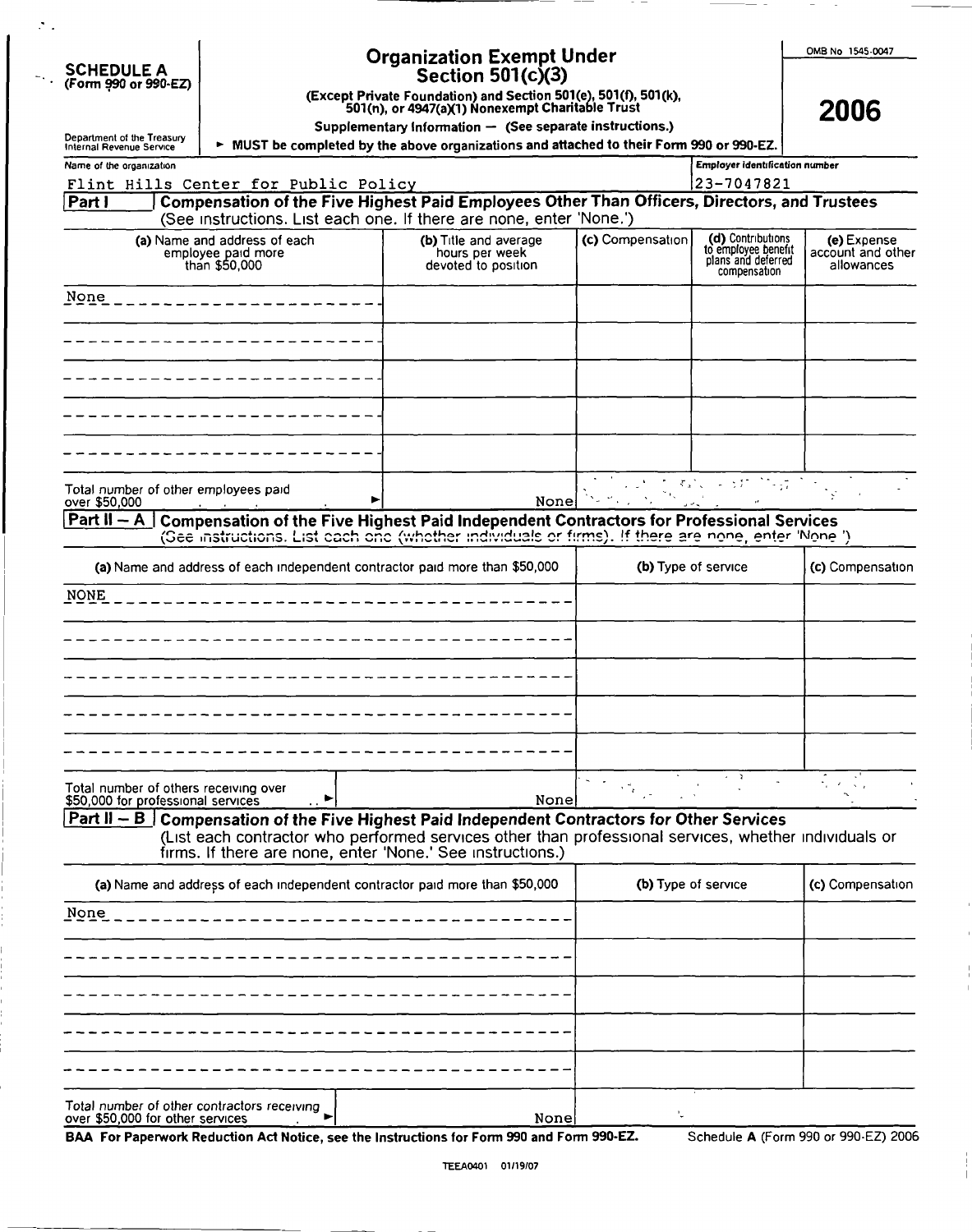|            | Schedule A (Form 990 or 990-EZ) 2006                                                                                                                                                                                                                                                                                                                                                                                                                                                                 | Flint Hills Center for Public Policy |                                                                                 | 23-7047821                                |                |      | Page 2 |
|------------|------------------------------------------------------------------------------------------------------------------------------------------------------------------------------------------------------------------------------------------------------------------------------------------------------------------------------------------------------------------------------------------------------------------------------------------------------------------------------------------------------|--------------------------------------|---------------------------------------------------------------------------------|-------------------------------------------|----------------|------|--------|
| Part III   | Statements About Activities (See Instructions.)                                                                                                                                                                                                                                                                                                                                                                                                                                                      |                                      |                                                                                 |                                           |                | Yes. | No.    |
|            | During the year, has the organization attempted to influence national, state, or local legislation, including any attempt<br>to influence public opinion on a legislative matter or referendum? If 'Yes,' enter the total expenses paid                                                                                                                                                                                                                                                              |                                      |                                                                                 |                                           |                |      |        |
|            | or incurred in connection with the lobbying activities. $\mathbb{R}^5$                                                                                                                                                                                                                                                                                                                                                                                                                               |                                      |                                                                                 |                                           |                |      |        |
|            |                                                                                                                                                                                                                                                                                                                                                                                                                                                                                                      |                                      |                                                                                 |                                           | $\mathbf{1}$   |      | X.     |
|            | Organizations that made an election under section 501(h) by filing Form 5768 must complete Part VI-A. Other<br>organizations checking 'Yes' must complete Part VI-B AND attach a statement giving a detailed description of the<br>lobbying activities                                                                                                                                                                                                                                               |                                      |                                                                                 |                                           |                |      |        |
| 2          | During the year, has the organization, either directly or indirectly, engaged in any of the following acts with any<br>substantial contributors, trustees, directors, officers, creators, key employees, or members of their families, or with any<br>taxable organization with which any such person is affiliated as an officer, director, trustee, majority owner, or principal<br>beneficiary? (If the answer to any question is 'Yes,' attach a detailed statement explaining the transactions) |                                      |                                                                                 |                                           |                |      |        |
|            | a Sale, exchange, or leasing of property?                                                                                                                                                                                                                                                                                                                                                                                                                                                            | and the contract of the contract of  |                                                                                 |                                           | 2a             |      | X.     |
|            | <b>b</b> Lending of money or other extension of credit?                                                                                                                                                                                                                                                                                                                                                                                                                                              |                                      |                                                                                 |                                           | 2 <sub>b</sub> |      | X.     |
|            | c Furnishing of goods, services, or facilities? .                                                                                                                                                                                                                                                                                                                                                                                                                                                    |                                      |                                                                                 |                                           | 2c             |      | X.     |
|            | d Payment of compensation (or payment or reimbursement of expenses if more than \$1,000)?                                                                                                                                                                                                                                                                                                                                                                                                            |                                      |                                                                                 |                                           | 2d             |      | X.     |
|            | e Transfer of any part of its income or assets?                                                                                                                                                                                                                                                                                                                                                                                                                                                      |                                      |                                                                                 |                                           | 2e             |      | X.     |
|            | 3a Did the organization make grants for scholarships, fellowships, student loans, etc? (If 'Yes,' attach an<br>explanation of how the organization determines that recipients qualify to receive payments.)                                                                                                                                                                                                                                                                                          |                                      |                                                                                 |                                           | За             |      | X.     |
|            | <b>b</b> Did the organization have a section 403(b) annuity plan for its employees?                                                                                                                                                                                                                                                                                                                                                                                                                  |                                      |                                                                                 |                                           | 3b             |      | X.     |
|            | c Did the organization receive or hold an easement for conservation purposes, including easements<br>to preserve open space, the environment, historic land areas or historic structures? If<br>'Yes,' attach a detailed statement                                                                                                                                                                                                                                                                   |                                      |                                                                                 |                                           | 3c             |      | X.     |
|            | d Did the organization provide credit counseling, debt management, credit repair, or debt negotiation services?                                                                                                                                                                                                                                                                                                                                                                                      |                                      |                                                                                 |                                           | 3d             |      | X.     |
|            | 4a Did the organization maintain any donor advised funds? If 'Yes,' complete lines 4b through 4g. If 'No,' complete lines<br>4f and $4g$<br>$\sim 10^{-1}$                                                                                                                                                                                                                                                                                                                                           |                                      | the contract of the contract of the contract of the contract of the contract of |                                           | 4а             |      | X.     |
|            | <b>b</b> Did the organization make any taxable distributions under section 4966?                                                                                                                                                                                                                                                                                                                                                                                                                     |                                      |                                                                                 |                                           | 4b             |      |        |
| с          | Did the organization make a distribution to a donor, donor advisor, or related person?                                                                                                                                                                                                                                                                                                                                                                                                               |                                      |                                                                                 |                                           | 4с             |      |        |
|            | <b>d</b> Enter the total number of donor advised funds owned at the end of the tax year.                                                                                                                                                                                                                                                                                                                                                                                                             |                                      |                                                                                 |                                           |                |      |        |
|            | e Enter the aggregate value of assets held in all donor advised funds owned at the end of the tax year                                                                                                                                                                                                                                                                                                                                                                                               |                                      |                                                                                 |                                           |                |      |        |
|            | f Enter the total number of separate funds or accounts owned at the end of the tax year (excluding donor advised<br>funds included on line 4d) where donors have the right to provide advice on the distribution or investment of<br>amounts in such funds or accounts                                                                                                                                                                                                                               |                                      |                                                                                 |                                           |                |      | 0      |
|            | g Enter the aggregate value of assets held in all funds or accounts included on line 4f at the end of the tax year.                                                                                                                                                                                                                                                                                                                                                                                  |                                      |                                                                                 |                                           |                |      | О.     |
| <b>BAA</b> |                                                                                                                                                                                                                                                                                                                                                                                                                                                                                                      | TEEA0402 04/04/07                    |                                                                                 | Schedule A (Form 990 or Form 990-EZ) 2006 |                |      |        |

 $\mathcal{P}_{\mathcal{A}}$ 

 $\sim$  .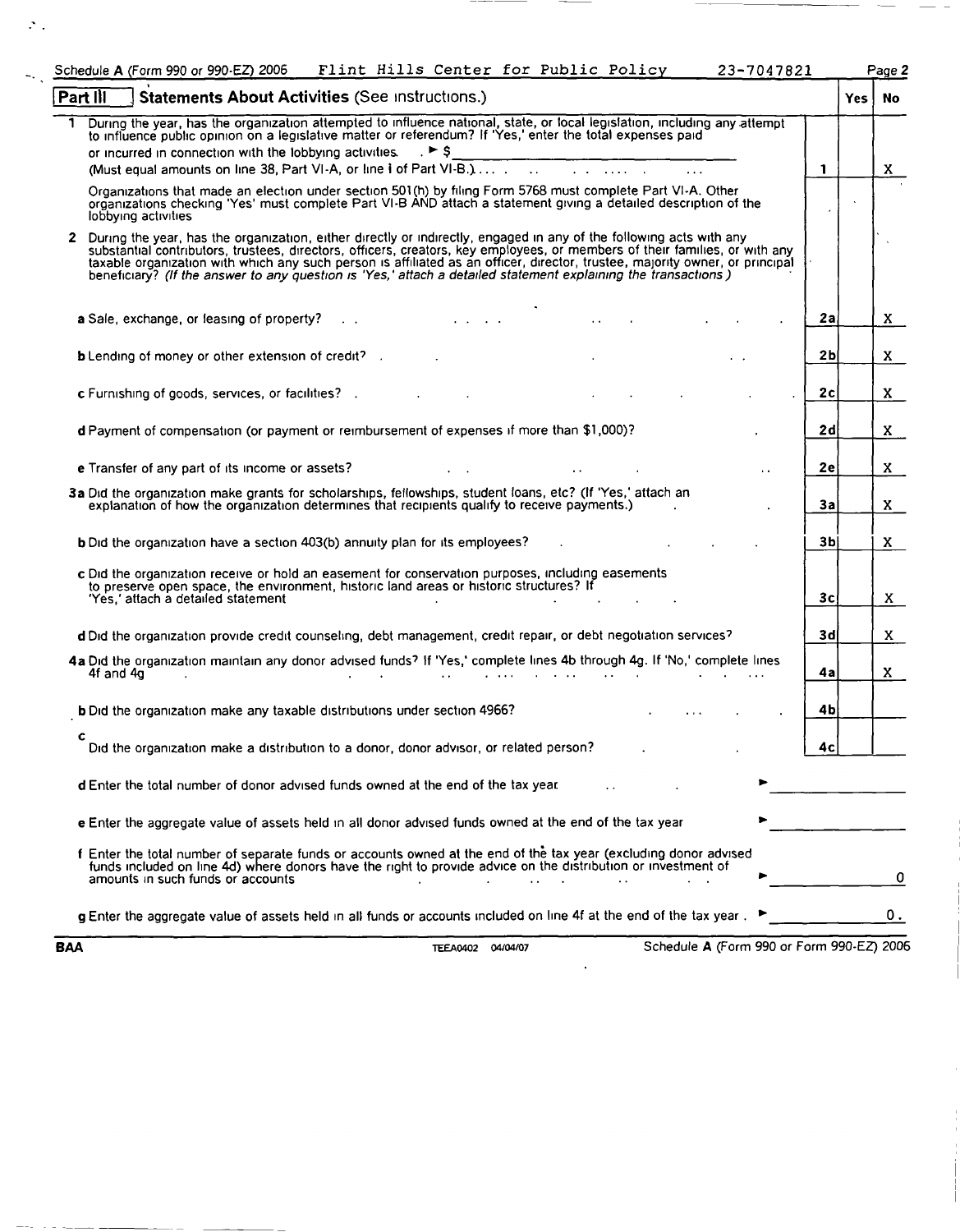|        | Part IV |                                                                                                                                        |         | Reason for Non-Private Foundation Status (See Instructions.)                          |                                                                                                                                                                                                                                        |                |                                                                                                                  |                             |
|--------|---------|----------------------------------------------------------------------------------------------------------------------------------------|---------|---------------------------------------------------------------------------------------|----------------------------------------------------------------------------------------------------------------------------------------------------------------------------------------------------------------------------------------|----------------|------------------------------------------------------------------------------------------------------------------|-----------------------------|
|        |         |                                                                                                                                        |         |                                                                                       | I certify that the organization is not a private foundation because it is (Please check only ONE applicable box)                                                                                                                       |                |                                                                                                                  |                             |
| 5      |         |                                                                                                                                        |         | A church, convention of churches, or association of churches. Section 170(b)(1)(A)(i) |                                                                                                                                                                                                                                        |                |                                                                                                                  |                             |
| 6      |         |                                                                                                                                        |         | A school Section 170(b)(1)(A)(ii). (Also complete Part V)                             |                                                                                                                                                                                                                                        |                |                                                                                                                  |                             |
| 7      |         |                                                                                                                                        |         | A hospital or a cooperative hospital service organization Section 170(b)(1)(A)(iii).  |                                                                                                                                                                                                                                        |                |                                                                                                                  |                             |
| 8      |         |                                                                                                                                        |         | A federal, state, or local government or governmental unit. Section 170(b)(1)(A)(v).  |                                                                                                                                                                                                                                        |                |                                                                                                                  |                             |
| 9      |         | and state $\blacktriangleright$                                                                                                        |         |                                                                                       | A medical research organization operated in conjunction with a hospital. Section 170(b)(1)(A)(iii). Enter the hospital's name, city,                                                                                                   |                |                                                                                                                  |                             |
| 10     |         | (Also complete the Support Schedule in Part IV-A)                                                                                      |         |                                                                                       | An organization operated for the benefit of a college or university owned or operated by a governmental unit. Section 170(b)(1)(A)(iv).                                                                                                |                |                                                                                                                  |                             |
| 11 a l |         |                                                                                                                                        |         | Section 170(b)(1)(A)(vi). (Also complete the Support Schedule in Part IV-A.)          | An organization that normally receives a substantial part of its support from a governmental unit or from the general public.                                                                                                          |                |                                                                                                                  |                             |
|        |         |                                                                                                                                        |         |                                                                                       | 11b   A community trust Section 170(b)(1)(A)(vi). (Also complete the Support Schedule in Part IV-A.)                                                                                                                                   |                |                                                                                                                  |                             |
| 12     |         | from activities related to its charitable, etc, functions - subject to certain exceptions, and (2) no more than 33-1/3% of its support |         |                                                                                       | X  An organization that normally receives: (1) more than 33-1/3% of its support from contributions, membership fees, and gross receipts                                                                                                |                |                                                                                                                  |                             |
|        |         |                                                                                                                                        |         |                                                                                       | from gross investment income and unrelated business taxable income (less section 511 tax) from businesses acquired by the<br>organization after June 30, 1975. See section 509(a)(2) (Also complete the Support Schedule in Part IV-A) |                |                                                                                                                  |                             |
|        |         |                                                                                                                                        |         |                                                                                       | An organization that is not controlled by any disqualified persons (other than foundation managers) and otherwise meets the<br>requirements of section 509(a)(3). Check the box that describes the type of supporting organization: ►  |                |                                                                                                                  |                             |
|        |         | Type I                                                                                                                                 | Type II |                                                                                       | Type III-Functionally Integrated                                                                                                                                                                                                       | Type III-Other |                                                                                                                  |                             |
|        |         |                                                                                                                                        |         |                                                                                       | Provide the following information about the supported organizations. (See instructions)                                                                                                                                                |                |                                                                                                                  |                             |
| 13     |         | (a)<br>Name(s) of supported<br>organization(s)                                                                                         |         | Employer identification<br>number (EIN)                                               | (c)<br>Type of<br>organization (described<br>in lines 5 through 12<br>above or IRC section)                                                                                                                                            |                | (d)<br>Is the supported<br>organization listed in<br>the supporting<br>organization's<br>governing<br>documents? | (e)<br>Amount of<br>support |
|        |         |                                                                                                                                        |         |                                                                                       |                                                                                                                                                                                                                                        | <b>Yes</b>     | No                                                                                                               |                             |
|        |         |                                                                                                                                        |         |                                                                                       |                                                                                                                                                                                                                                        |                |                                                                                                                  |                             |
|        |         |                                                                                                                                        |         |                                                                                       |                                                                                                                                                                                                                                        |                |                                                                                                                  |                             |
|        |         |                                                                                                                                        |         |                                                                                       |                                                                                                                                                                                                                                        |                |                                                                                                                  |                             |
|        |         |                                                                                                                                        |         |                                                                                       |                                                                                                                                                                                                                                        |                |                                                                                                                  |                             |
|        |         |                                                                                                                                        |         |                                                                                       |                                                                                                                                                                                                                                        |                |                                                                                                                  |                             |
|        |         |                                                                                                                                        |         |                                                                                       |                                                                                                                                                                                                                                        |                |                                                                                                                  |                             |
|        |         |                                                                                                                                        |         |                                                                                       |                                                                                                                                                                                                                                        |                | ►                                                                                                                |                             |

 $\mathcal{N}_{\mathrm{c}}$ 

ł

 $\bar{\rm I}$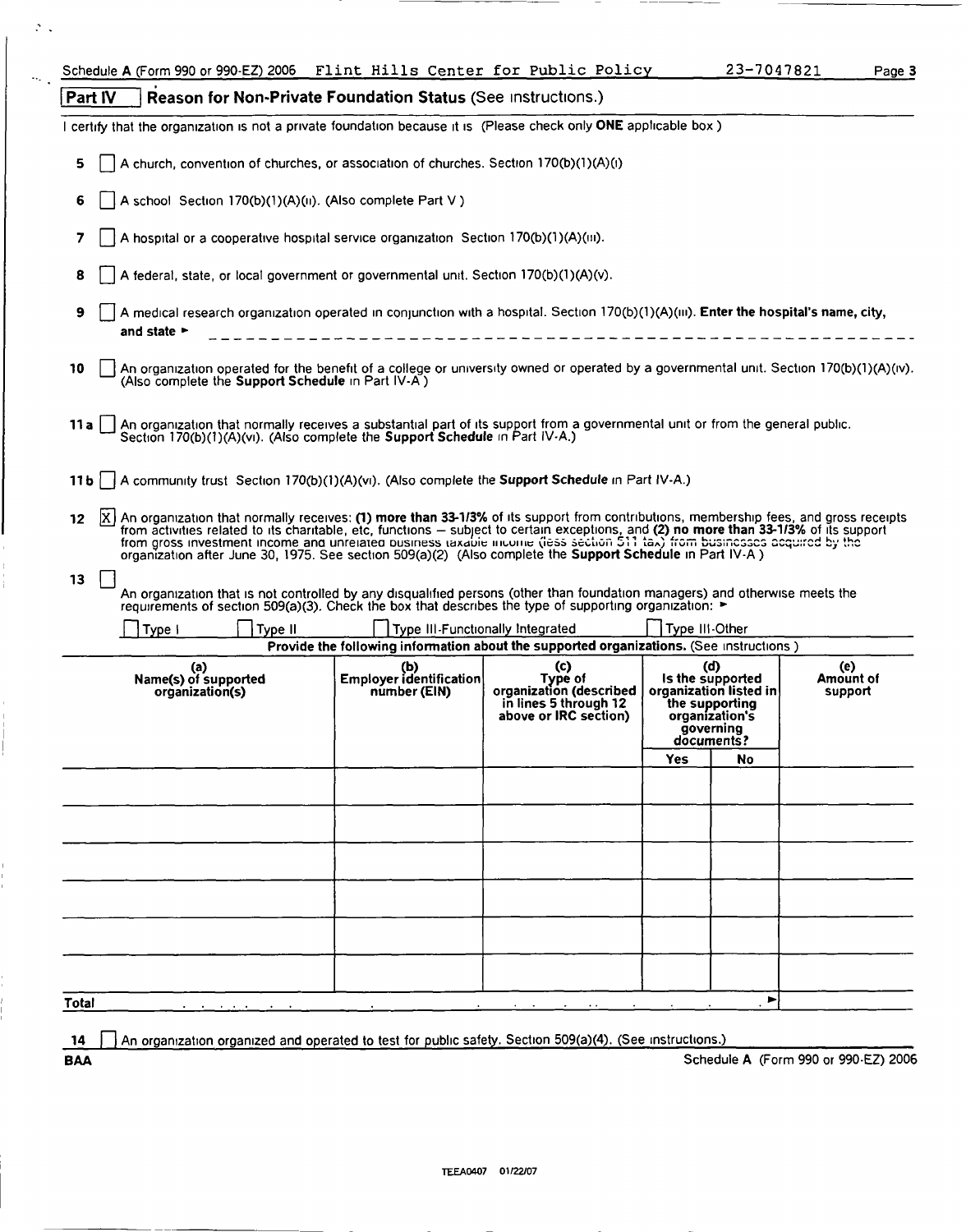#### Schedule A (Form 990 or 990 -EZ) 2006 Flint Hills Center for Public Policy 23-7047821 Page 4

**Part IV-A** Support Schedule (Complete only if you checked a box on line 10, 11, or 12) Use cash method of accounting. Note: You may use the worksheet in the instructions for converting from the accrual to the cash method of accounting

|     | Calendar year (or fiscal year<br>beainnina in)                                                                                                                                                                                                                                                                                                                                                                                                                                                                                                                                                                                                                                                                                                                                                                                                                                                                                                                                                                                           | <b>(a)</b><br>2005       | $^{(b)}_{2004}$                      | 2003                                        | 2002                        | (e)<br>Total                                                   |
|-----|------------------------------------------------------------------------------------------------------------------------------------------------------------------------------------------------------------------------------------------------------------------------------------------------------------------------------------------------------------------------------------------------------------------------------------------------------------------------------------------------------------------------------------------------------------------------------------------------------------------------------------------------------------------------------------------------------------------------------------------------------------------------------------------------------------------------------------------------------------------------------------------------------------------------------------------------------------------------------------------------------------------------------------------|--------------------------|--------------------------------------|---------------------------------------------|-----------------------------|----------------------------------------------------------------|
|     | 15 Gifts, grants, and contributions<br>received (Do not include<br>unusual grants See line 28.)                                                                                                                                                                                                                                                                                                                                                                                                                                                                                                                                                                                                                                                                                                                                                                                                                                                                                                                                          | 100, 133.                | 72,460.                              | 23,334.                                     | 141,519.                    | 337,446.                                                       |
| 16. | Membership fees received                                                                                                                                                                                                                                                                                                                                                                                                                                                                                                                                                                                                                                                                                                                                                                                                                                                                                                                                                                                                                 |                          |                                      |                                             |                             |                                                                |
|     | 17 Gross receipts from admissions,<br>merchandise sold or services performed,<br>or furnishing of facilities in any activity<br>that is related to the organization's<br>charitable, etc, purpose                                                                                                                                                                                                                                                                                                                                                                                                                                                                                                                                                                                                                                                                                                                                                                                                                                        | 4,324.                   | 3,450.                               | 12,005.                                     | 5, 114.                     | 24,893.                                                        |
| 18. | Gross income from interest, dividends,<br>amounts received from payments on<br>securities loans (section 512(a)(5)).<br>rents, royalties, and unrelated business<br>taxable income (less section 511 taxes)<br>from businesses acquired by the organ-<br>ization after June 30, 1975.                                                                                                                                                                                                                                                                                                                                                                                                                                                                                                                                                                                                                                                                                                                                                    |                          |                                      |                                             | 621.                        | 621.                                                           |
| 19. | Net income from unrelated business<br>activities not included in line 18                                                                                                                                                                                                                                                                                                                                                                                                                                                                                                                                                                                                                                                                                                                                                                                                                                                                                                                                                                 |                          |                                      |                                             |                             |                                                                |
|     | 20 Tax revenues levied for the<br>organization's benefit and<br>either paid to it or expended<br>on its behalf                                                                                                                                                                                                                                                                                                                                                                                                                                                                                                                                                                                                                                                                                                                                                                                                                                                                                                                           |                          |                                      |                                             |                             |                                                                |
| 21. | The value of services or<br>facilities furnished to the<br>organization by a governmental<br>unit without charge. Do not<br>include the value of services or<br>facilities generally furnished to<br>the public without charge                                                                                                                                                                                                                                                                                                                                                                                                                                                                                                                                                                                                                                                                                                                                                                                                           |                          |                                      |                                             |                             |                                                                |
|     | 22 Other income Attach a<br>schedule. Do not include<br>gain or (loss) from sale of<br>capital assets                                                                                                                                                                                                                                                                                                                                                                                                                                                                                                                                                                                                                                                                                                                                                                                                                                                                                                                                    |                          |                                      |                                             |                             |                                                                |
|     | 23 Total of lines 15 through 22.                                                                                                                                                                                                                                                                                                                                                                                                                                                                                                                                                                                                                                                                                                                                                                                                                                                                                                                                                                                                         | 104, 457.                | 75,910.                              | 35,339.                                     | 147,254.                    | 362,960.                                                       |
| 24  | Line 23 minus line 17                                                                                                                                                                                                                                                                                                                                                                                                                                                                                                                                                                                                                                                                                                                                                                                                                                                                                                                                                                                                                    | 100, 133.                | 72,460.                              | 23,334.                                     | 142,140.                    | 338,067.                                                       |
| 25  | Enter 1% of line 23                                                                                                                                                                                                                                                                                                                                                                                                                                                                                                                                                                                                                                                                                                                                                                                                                                                                                                                                                                                                                      | 1,045.                   | 759.                                 | 353.                                        | 1,473.                      |                                                                |
| 26  | Organizations described on lines 10 or 11:                                                                                                                                                                                                                                                                                                                                                                                                                                                                                                                                                                                                                                                                                                                                                                                                                                                                                                                                                                                               |                          |                                      | a Enter 2% of amount in column (e), line 24 | ►∣<br>$\ddot{\phantom{0}}$  | 26a                                                            |
|     | b Prepare a list for your records to show the name of and amount contributed by each person (other than a governmental unit or publicly<br>supported organization) whose total gifts for 2002 through 2005 exceeded the amount shown in line 26a. Do not file this list with your<br>return. Enter the total of all these excess amounts                                                                                                                                                                                                                                                                                                                                                                                                                                                                                                                                                                                                                                                                                                 | <b>Contract Contract</b> | $\sim$ $\sim$<br>$\Delta$ $\Delta$ . |                                             | ►<br>$\cdots$               | Rú.<br>26 <sub>b</sub>                                         |
|     | c Total support for section $509(a)(1)$ test: Enter line 24, column (e) $\dots$<br>d Add Amounts from column (e) for lines:                                                                                                                                                                                                                                                                                                                                                                                                                                                                                                                                                                                                                                                                                                                                                                                                                                                                                                              | 18                       |                                      | 19 <sub>°</sub>                             | 26c<br>$\ddot{\phantom{a}}$ |                                                                |
|     |                                                                                                                                                                                                                                                                                                                                                                                                                                                                                                                                                                                                                                                                                                                                                                                                                                                                                                                                                                                                                                          | 22                       |                                      | 26b                                         | 26d<br>٠                    |                                                                |
|     | e Public support (line 26c minus line 26d total)                                                                                                                                                                                                                                                                                                                                                                                                                                                                                                                                                                                                                                                                                                                                                                                                                                                                                                                                                                                         |                          |                                      |                                             | 26e                         |                                                                |
|     | f Public support percentage (line 26e (numerator) divided by line 26c (denominator))                                                                                                                                                                                                                                                                                                                                                                                                                                                                                                                                                                                                                                                                                                                                                                                                                                                                                                                                                     |                          |                                      |                                             |                             | 26f<br>g                                                       |
|     | 27 Organizations described on line 12:<br>a For amounts included in lines 15, 16, and 17 that were received from a 'disqualified person,' prepare a list for your records to show the<br>name of, and total amounts received in each year from, each 'disqualified person.' Do not file this list with your return. Enter the sum of<br>such amounts for each year:<br>$(2005)$ $_{\sim}$ $_{\sim}$ $_{\sim}$ $(26.758 \cdot (2004)$ $_{\sim}$ $_{\sim}$ $_{\sim}$ $ (22.050 \cdot (2003)$ $_{\sim}$ $_{\sim}$ $_{\sim}$ $(2185 \cdot (2002)$ $_{\sim}$ $_{\sim}$ $_{\sim}$ $  (27.794 \cdot$<br>bFor any amount included in line 17 that was received from each person (other than 'disqualified persons'), prepare a list for your records<br>to show the name of, and amount received for each year, that was more than the larger of (1) the amount on line 25 for the year or (2)<br>\$5,000. (Include in the list organizations described in lines 5 through 11b, as well as individuals ) Do not file this list with your return. |                          |                                      |                                             |                             |                                                                |
|     | After computing the difference between the amount received and the larger amount described in $(1)$ or $(2)$ , enter the sum of these<br>differences (the excess amounts) for each year:                                                                                                                                                                                                                                                                                                                                                                                                                                                                                                                                                                                                                                                                                                                                                                                                                                                 |                          |                                      |                                             |                             |                                                                |
|     |                                                                                                                                                                                                                                                                                                                                                                                                                                                                                                                                                                                                                                                                                                                                                                                                                                                                                                                                                                                                                                          |                          |                                      |                                             |                             |                                                                |
|     | (2005)<br>c Add: Amounts from column (e) for lines:<br>17 24, 893. 20<br>d Add Line 27a total<br>134, 787.<br>and line 27b total<br>134, 787.                                                                                                                                                                                                                                                                                                                                                                                                                                                                                                                                                                                                                                                                                                                                                                                                                                                                                            |                          |                                      |                                             |                             | 362,339.                                                       |
|     |                                                                                                                                                                                                                                                                                                                                                                                                                                                                                                                                                                                                                                                                                                                                                                                                                                                                                                                                                                                                                                          |                          |                                      |                                             |                             | $\triangleright$ 27d 134,787.<br>$\triangleright$ 27e 227,552. |
|     |                                                                                                                                                                                                                                                                                                                                                                                                                                                                                                                                                                                                                                                                                                                                                                                                                                                                                                                                                                                                                                          |                          |                                      |                                             |                             |                                                                |
|     |                                                                                                                                                                                                                                                                                                                                                                                                                                                                                                                                                                                                                                                                                                                                                                                                                                                                                                                                                                                                                                          |                          |                                      |                                             |                             |                                                                |
|     | g Public support percentage (line 27e (numerator) divided by line 27f (denominator)) and the support                                                                                                                                                                                                                                                                                                                                                                                                                                                                                                                                                                                                                                                                                                                                                                                                                                                                                                                                     |                          |                                      |                                             |                             | $\frac{1}{27g}$ 62.69 %                                        |
|     | h Investment income percentage (line 18, column (e) (numerator) divided by line 27f (denominator)) [16]                                                                                                                                                                                                                                                                                                                                                                                                                                                                                                                                                                                                                                                                                                                                                                                                                                                                                                                                  |                          |                                      |                                             |                             | $27h$ 0.17 %                                                   |
|     | 28 Unusual Grants: For an organization described in line 10, 11, or 12 that received any unusual grants during 2002 through 2005, prepare a<br>list for your records to show, for each year, the name of the contributor, the date and amount of the grant, and a brief description of the<br>nature of the grant. Do not file this list with your return. Do not include these grants in line 15                                                                                                                                                                                                                                                                                                                                                                                                                                                                                                                                                                                                                                        |                          |                                      |                                             |                             |                                                                |

 $\mathcal{Z}_{\mathcal{A}}$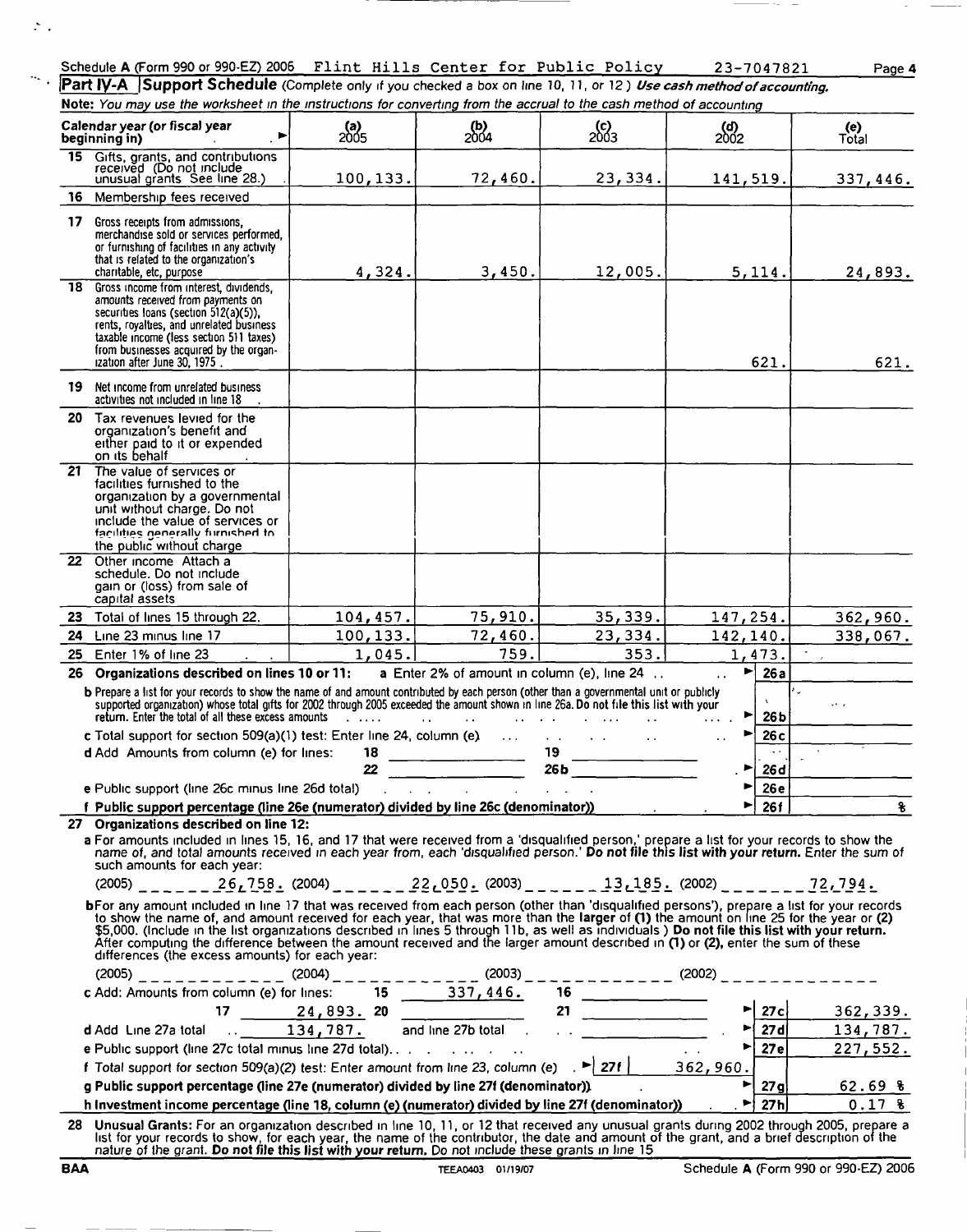| Schedule A (Form 990 or 990-EZ) 2006 Flint Hills Center for Public Policy<br>23-7047821                                                                                                                                                                                                                                           |                 |      | Page 5 |
|-----------------------------------------------------------------------------------------------------------------------------------------------------------------------------------------------------------------------------------------------------------------------------------------------------------------------------------|-----------------|------|--------|
| Private School Questionnaire (See Instructions.)<br>Part V.<br>(To be completed ONLY by schools that checked the box on line 6 in Part IV)                                                                                                                                                                                        | N/A             |      |        |
|                                                                                                                                                                                                                                                                                                                                   |                 | Yes  | No.    |
| Does the organization have a racially nondiscriminatory policy toward students by statement in its charter, bylaws,<br>29<br>other governing instrument, or in a resolution of its governing body?                                                                                                                                | 29              |      |        |
| Does the organization include a statement of its racially nondiscriminatory policy toward students in all its brochures,<br>30<br>catalogues, and other written communications with the public dealing with student admissions, programs,<br>and scholarships?                                                                    | 30              |      | ٠.,    |
| Has the organization publicized its racially nondiscriminatory policy through newspaper or broadcast media during<br>31<br>the period of solicitation for students, or during the registration period if it has no solicitation program, in a way that<br>makes the policy known to all parts of the general community it serves? | 31              |      |        |
| If 'Yes,' please describe; if 'No,' please explain. (If you need more space, attach a separate statement)                                                                                                                                                                                                                         |                 | ta e |        |
| ------------------------------                                                                                                                                                                                                                                                                                                    |                 |      |        |
| _______________________                                                                                                                                                                                                                                                                                                           |                 |      |        |
| 32 Does the organization maintain the following:<br>a Records indicating the racial composition of the student body, faculty, and administrative staff?                                                                                                                                                                           | 32 a            |      |        |
| <b>b</b> Records documenting that scholarships and other financial assistance are awarded on a racially<br>nondiscriminatory basis?<br>and the company of the company of                                                                                                                                                          | 32 b            |      |        |
| c Copies of all catalogues, brochures, announcements, and other written communications to the public dealing<br>with student admissions, programs, and scholarships?                                                                                                                                                              | 32 c            |      |        |
| d Copies of all material used by the organization or on its behalf to solicit contributions?                                                                                                                                                                                                                                      | 32d             |      |        |
| If you answered 'No' to any of the above intease explain. (If you need more space, attach a separate statement.)                                                                                                                                                                                                                  |                 |      |        |
| ___________________________                                                                                                                                                                                                                                                                                                       |                 |      |        |
|                                                                                                                                                                                                                                                                                                                                   |                 |      |        |
| Does the organization discriminate by race in any way with respect to<br>33                                                                                                                                                                                                                                                       |                 |      |        |
| a Students' rights or privileges?                                                                                                                                                                                                                                                                                                 | 33 a            |      |        |
| <b>b</b> Admissions policies?                                                                                                                                                                                                                                                                                                     | 33b             |      |        |
| <b>c</b> Employment of faculty or administrative staff?                                                                                                                                                                                                                                                                           | 33c             |      |        |
| d Scholarships or other financial assistance?                                                                                                                                                                                                                                                                                     | 33 d            |      |        |
| e Educational policies?                                                                                                                                                                                                                                                                                                           | 33 <sub>e</sub> |      |        |
| f Use of facilities?                                                                                                                                                                                                                                                                                                              | 33 f            |      |        |
| g Athletic programs?                                                                                                                                                                                                                                                                                                              | 33g             |      |        |
| h Other extracurricular activities?                                                                                                                                                                                                                                                                                               | 33h             |      |        |
| If you answered 'Yes' to any of the above, please explain. (If you need more space, attach a separate statement)                                                                                                                                                                                                                  |                 |      |        |
|                                                                                                                                                                                                                                                                                                                                   |                 |      |        |
|                                                                                                                                                                                                                                                                                                                                   |                 |      |        |
| 34 a Does the organization receive any financial aid or assistance from a governmental agency? .                                                                                                                                                                                                                                  | 34 a            |      |        |
| <b>b</b> Has the organization's right to such aid ever been revoked or suspended? .<br>If you answered 'Yes' to either 34a or b, please explain using an attached statement.                                                                                                                                                      | 34 b            |      |        |
| Does the organization certify that it has complied with the applicable requirements of sections 4.01 through 4.05 of Rev Proc 75-50, 1975-2 C B. 587, covering racial<br>35                                                                                                                                                       | 35              |      |        |
| nondiscrimination? If 'No,' attach an explanation<br>Schedule A (Form 990 or 990-EZ) 2006<br><b>BAA</b><br>TEEA0404 01/19/07                                                                                                                                                                                                      |                 |      |        |

 $\overline{1}$  $\frac{1}{2}$  $\begin{array}{c} \hline \end{array}$ 

 $\mathcal{Z}_{\mathcal{A}}$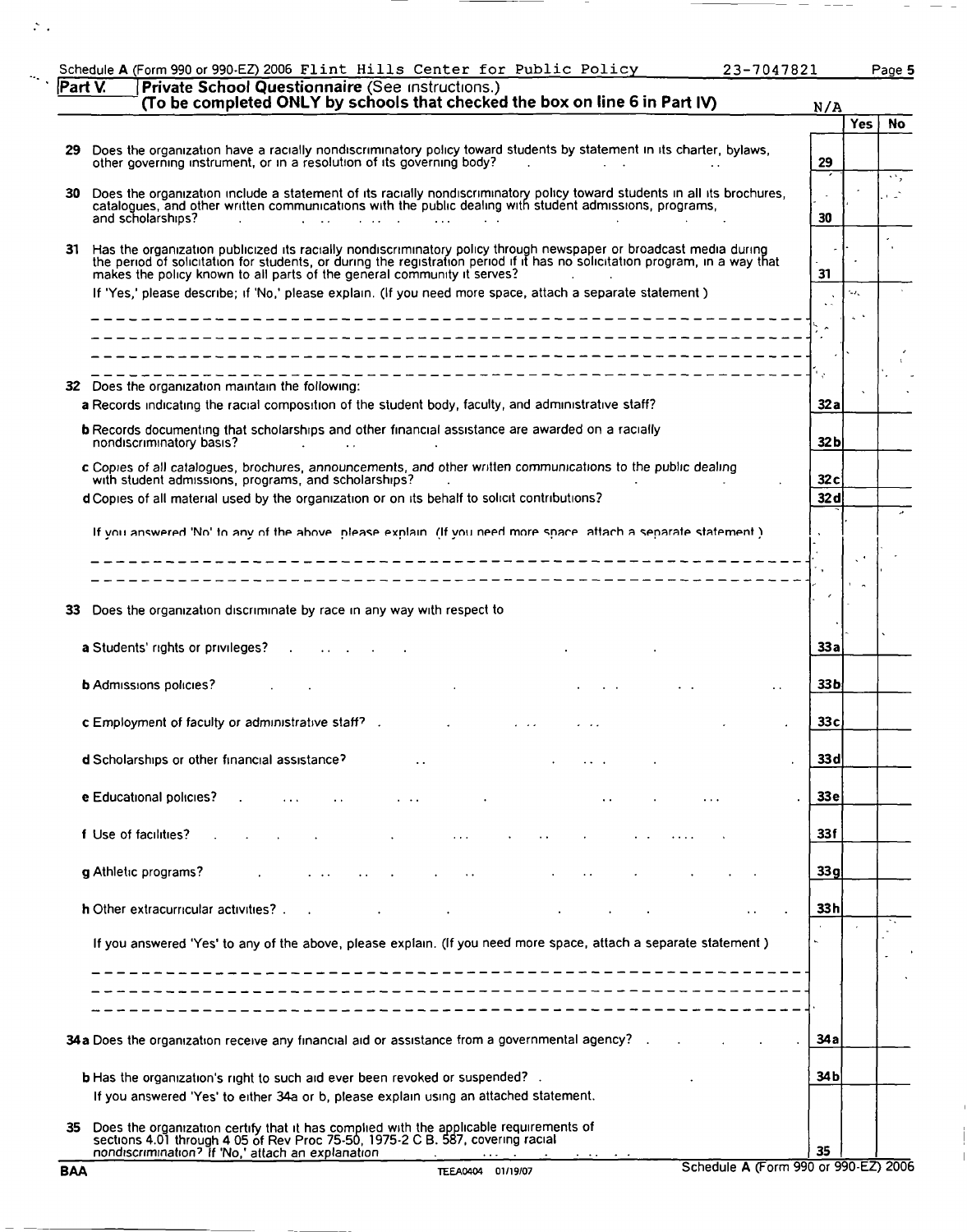|                             | Schedule A (Form 990 or 990-EZ) 2006 Flint Hills Center for Public Policy                                                                                       |                      | 23-7047821                                                | Page 6                                                      |
|-----------------------------|-----------------------------------------------------------------------------------------------------------------------------------------------------------------|----------------------|-----------------------------------------------------------|-------------------------------------------------------------|
|                             | $Part VI-A$<br>Lobbying Expenditures by Electing Public Charities (See Instructions.)<br>To be completed ONLY by an eligible organization that filed Form 5768) |                      |                                                           | N/A                                                         |
| Check $\blacktriangleright$ | if the organization belongs to an affiliated group.<br>Check $\blacktriangleright$<br>а                                                                         |                      | if you checked 'a' and 'limited control' provisions apply |                                                             |
|                             | <b>Limits on Lobbying Expenditures</b><br>(The term 'expenditures' means amounts paid or incurred)                                                              |                      | (a)<br>Affiliated group<br>totals                         | (b)<br>To be completed<br>for all electing<br>organizations |
| 36                          | Total lobbying expenditures to influence public opinion (grassroots lobbying)                                                                                   | 36                   |                                                           |                                                             |
| 37                          | Total lobbying expenditures to influence a legislative body (direct lobbying)                                                                                   | 37                   |                                                           |                                                             |
| 38                          | Total lobbying expenditures (add lines 36 and 37)                                                                                                               | 38                   |                                                           |                                                             |
| 39                          | Other exempt purpose expenditures                                                                                                                               | 39                   |                                                           |                                                             |
| 40                          | Total exempt purpose expenditures (add lines 38 and 39)                                                                                                         | 40                   |                                                           |                                                             |
| 41                          | Lobbying nontaxable amount Enter the amount from the following table $-$                                                                                        |                      |                                                           |                                                             |
|                             | If the amount on line 40 is $-$<br>The lobbying nontaxable amount is $-$                                                                                        | $\ddot{\phantom{0}}$ |                                                           |                                                             |
|                             | 20% of the amount on line 40<br>Not over \$500,000                                                                                                              |                      |                                                           |                                                             |
|                             | \$100,000 plus 15% of the excess over \$500,000<br>Over \$500,000 but not over \$1,000,000                                                                      |                      |                                                           | $4.19 \pm 1.0$                                              |

k.

Over \$1,000,000 but not over \$1,500,000  $\cdot$  \$175,000 plus 10% of the excess over \$1,000,000  $\leftarrow$  41

Over \$1,500,000 but not over \$17,000,000 \$225,000 plus 5% of the excess over \$1,500,000 Over \$17,000,000 \$1,000,000 - 42 Grassroots nontaxable amount (enter 25% of line 41) A2 43 Subtract line 42 from line 36. Enter -0- if line 42 is more than line 36 43 44 Subtract line 41 from line 38. Enter -0- if line 41 is more than line 38 . 44

|                                                                         |                                                        | 4-Year Averaging Period Under Section 501(h)      |                |                                                                                                               |              |  |  |  |
|-------------------------------------------------------------------------|--------------------------------------------------------|---------------------------------------------------|----------------|---------------------------------------------------------------------------------------------------------------|--------------|--|--|--|
|                                                                         |                                                        | See the instructions for lines 45 through 50.)    |                | (Some organizations that made a section 501(h) election do not have to complete all of the five columns below |              |  |  |  |
|                                                                         | Lobbying Expenditures During 4 - Year Averaging Period |                                                   |                |                                                                                                               |              |  |  |  |
| Calendar year<br>(or fiscal year<br>beginning in) $\blacktriangleright$ | (a)<br>2006                                            | (b)<br>2005                                       | (c)<br>2004    | (d)<br>2003                                                                                                   | (e)<br>Total |  |  |  |
| Lobbying nontaxable<br>45                                               |                                                        |                                                   |                |                                                                                                               |              |  |  |  |
| Lobbying ceiling amount<br>46<br>$(150\% \text{ of line } 45(e))$ .     | $\sim$ 10<br>$\sim$<br>¢.                              | $\frac{1}{4}$ , $\frac{1}{24}$ , $\frac{1}{24}$ , | $\sim$ $ \sim$ |                                                                                                               |              |  |  |  |
| Total lobbying<br>47<br>expenditures<br>$\cdots$                        |                                                        |                                                   |                |                                                                                                               |              |  |  |  |
| Grassroots non-<br>48<br>taxable amount.                                |                                                        |                                                   |                |                                                                                                               |              |  |  |  |
| Grassroots ceiling amount<br>49<br>$(150\% \text{ of line } 48(e))$     |                                                        | $\mathbf{v}$ .<br>$\sim$ $\alpha$                 |                | $\mathcal{P}_{\mathcal{L}^{\mathcal{L}^{\mathcal{L}}}}$                                                       |              |  |  |  |
| Grassroots lobbying<br>50<br>expenditures                               |                                                        |                                                   |                |                                                                                                               |              |  |  |  |

During the year, did the organization attempt to influence national, state or local legislation, including any butting the year, and the organization attempt to immuerice national, state or local legislation, including any<br>attempt to influence public opinion on a legislative matter or referendum, through the use of. a Volunteers . X <sup>V</sup> **b** Paid staff or management (include compensation in expenses reported on lines c through h.)  $\begin{array}{c} \begin{array}{c} \end{array} & \begin{array}{c} \end{array} & \begin{array}{c} \end{array} & \begin{array}{c} \end{array} & \begin{array}{c} \end{array} & \begin{array}{c} \end{array} & \begin{array}{c} \end{array} & \begin{array}{c} \end{array} & \begin{array}{c} \end{array} & \$ **c** Media advertisements and the contract of the contract of the contract of the contract of the contract of the contract of the contract of the contract of the contract of the contract of the contract of the contract of t d Mailings to members, legislators, or the public. The contract of the contract of the public contract of the contract of the contract of the contract of the contract of the contract of the contract of the contract of the e Publications, or published or broadcast statements and the statements of the statements of the statements of the statements of the statements of the statements of the statements of the statements of the statements of the f Grants to other organizations for lobbying purposes and the state of the state of the state of the state of the state of the state of the state of the state of the state of the state of the state of the state of the stat **g** Direct contact with legislators, their staffs, government officials, or a legislative body  $\ldots$   $\ldots$ h Rallies, demonstrations, seminars, conventions, speeches, lectures, or any other means  $\therefore$   $\begin{matrix} \end{matrix}$  X i Total lobbying expenditures (add lines c through  $h$ .).  $\ldots$  ... ... ... ...

If 'Yes' to any of the above, also attach a statement giving a detailed description of the lobbying activities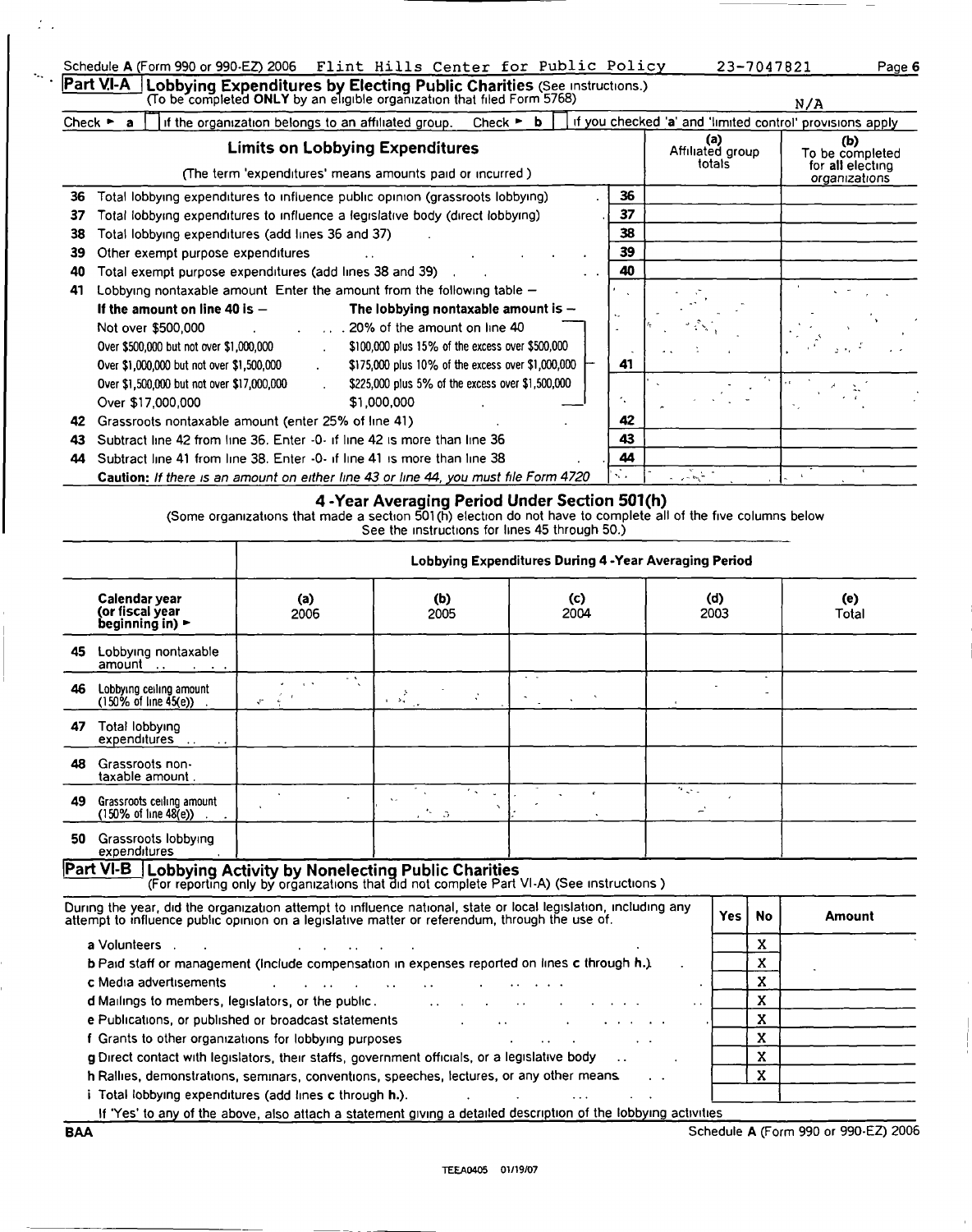#### Part VII i Information Regarding Transfers To and Transactions and Relationships With Noncharitable **Exempt Organizations** (See instructions)

51 Did the reporting organization directly or indirectly engage in any of the following with any other organization describ Did the reporting organization directly or indirectly engage in any of the following with any other organization described in section 501(c)<br>of the Code (other than section 501(c)(3) organizations) or in section 527, relat

| a Transfers from the reporting organization to a noncharitable exempt organization of.              |                 |  |  |  |  |                 |           | Yes | No |
|-----------------------------------------------------------------------------------------------------|-----------------|--|--|--|--|-----------------|-----------|-----|----|
| (i)Cash                                                                                             |                 |  |  |  |  |                 | 51 a (i)  |     |    |
| (ii)Other assets                                                                                    | $\cdot$ $\cdot$ |  |  |  |  |                 | a (ii)    |     |    |
| <b>b</b> Other transactions:                                                                        |                 |  |  |  |  |                 |           |     |    |
| (i)Sales or exchanges of assets with a noncharitable exempt organization<br>b(0)                    |                 |  |  |  |  |                 |           |     |    |
| (ii) Purchases of assets from a noncharitable exempt organization<br>b (ii)<br>$\ddot{\phantom{0}}$ |                 |  |  |  |  |                 |           |     |    |
| (iii)Rental of facilities, equipment, or other assets                                               |                 |  |  |  |  | $\cdot$ $\cdot$ | $b$ (iii) |     |    |
| (iv)Reimbursement arrangements                                                                      |                 |  |  |  |  |                 | $b$ (iv)  |     |    |
| (v) Loans or loan quarantees                                                                        |                 |  |  |  |  |                 | b(v)      |     |    |
| (vi)Performance of services or membership or fundraising solicitations<br>b(w)                      |                 |  |  |  |  |                 |           |     |    |
| c Sharing of facilities, equipment, mailing lists, other assets, or paid employees                  |                 |  |  |  |  |                 |           |     |    |

d If the answer to any of the above is 'Yes,' complete the following schedule. Column (b) should always show the fair m<br>the goods, other assets, or services given by the reporting organization if the organization received narket valu<br>arket value<br>d ue of<br>؛ וח

| (a)<br>Line no. | (b)<br>Amount involved | (c)<br>Name of noncharitable exempt organization | (d)<br>Description of transfers, transactions, and sharing arrangements |
|-----------------|------------------------|--------------------------------------------------|-------------------------------------------------------------------------|
|                 |                        |                                                  |                                                                         |
|                 |                        |                                                  |                                                                         |
|                 |                        |                                                  |                                                                         |
|                 |                        |                                                  |                                                                         |
|                 |                        |                                                  |                                                                         |
|                 |                        |                                                  |                                                                         |
|                 |                        |                                                  |                                                                         |
|                 |                        |                                                  |                                                                         |
|                 |                        |                                                  |                                                                         |
|                 |                        |                                                  |                                                                         |
|                 |                        |                                                  |                                                                         |

| 52a Is the organization directly or indirectly affiliated with, or related to, one or more tax-exempt organizations<br>described in section 501(c) of the Code (other than section 501(c)(3)) or in section 527? |  | $\blacktriangleright \Box$ Yes $\overline{X}$ No |
|------------------------------------------------------------------------------------------------------------------------------------------------------------------------------------------------------------------|--|--------------------------------------------------|
|------------------------------------------------------------------------------------------------------------------------------------------------------------------------------------------------------------------|--|--------------------------------------------------|

**b** If 'Yes,' complete the following schedule:

| .<br>(a)<br>Name of organization | (b)<br>Type of organization | (c)<br>Description of relationship |
|----------------------------------|-----------------------------|------------------------------------|
|                                  |                             |                                    |
|                                  |                             |                                    |
|                                  |                             |                                    |
|                                  |                             |                                    |
|                                  |                             |                                    |
|                                  |                             |                                    |
|                                  |                             |                                    |
|                                  |                             |                                    |
|                                  |                             |                                    |

BAA Schedule A (Form 990 or 990-EZ) 2006

 $\mathbb{R}_{>0}$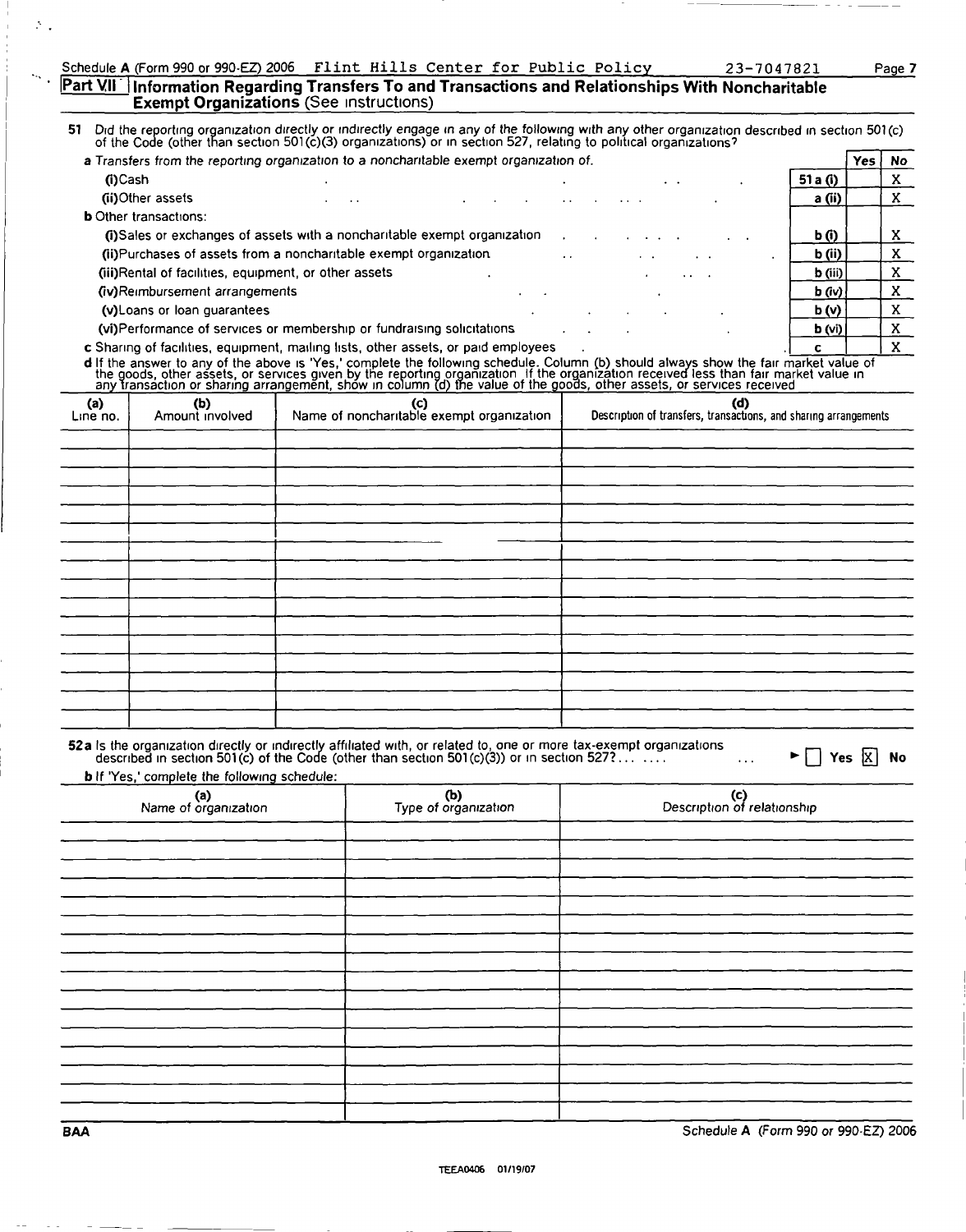|                                                                                                                                                                                                                   |                                                                                                                                                         |                                            |                                                                                                              |                              |                         |                    |    | OMB No 1545-0172                |  |
|-------------------------------------------------------------------------------------------------------------------------------------------------------------------------------------------------------------------|---------------------------------------------------------------------------------------------------------------------------------------------------------|--------------------------------------------|--------------------------------------------------------------------------------------------------------------|------------------------------|-------------------------|--------------------|----|---------------------------------|--|
| Form 4562                                                                                                                                                                                                         |                                                                                                                                                         |                                            | <b>Depreciation and Amortization</b><br>(Including Information on Listed Property)                           |                              |                         |                    |    | 2006                            |  |
| Department of the Treasury<br>Internal Revenue Service                                                                                                                                                            |                                                                                                                                                         |                                            | See separate instructions.                                                                                   | Attach to your tax return.   |                         |                    |    | Attachment<br>67<br>Sequence No |  |
| Name(s) shown on return                                                                                                                                                                                           |                                                                                                                                                         |                                            |                                                                                                              |                              |                         |                    |    | Identifying number              |  |
| Flint Hills Center for Public Policy                                                                                                                                                                              |                                                                                                                                                         |                                            |                                                                                                              |                              |                         |                    |    | 23-7047821                      |  |
| Business or activity to which this form relates                                                                                                                                                                   |                                                                                                                                                         |                                            |                                                                                                              |                              |                         |                    |    |                                 |  |
| Form 990 / Form 990EZ<br>Part 1                                                                                                                                                                                   |                                                                                                                                                         |                                            | <b>Election To Expense Certain Property Under Section 179</b>                                                |                              |                         |                    |    |                                 |  |
|                                                                                                                                                                                                                   |                                                                                                                                                         |                                            | Note: If you have any listed property, complete Part V before you complete Part I                            |                              |                         |                    |    |                                 |  |
|                                                                                                                                                                                                                   |                                                                                                                                                         |                                            | 1 Maximum amount. See the instructions for a higher limit for certain businesses                             |                              |                         |                    | 1  | \$108,000.                      |  |
| 2                                                                                                                                                                                                                 |                                                                                                                                                         |                                            | Total cost of section 179 property placed in service (see instructions)                                      |                              |                         |                    | 2  | \$430,000.                      |  |
| 3                                                                                                                                                                                                                 | Threshold cost of section 179 property before reduction in limitation<br>Reduction in limitation Subtract line 3 from line 2 If zero or less, enter -0- |                                            |                                                                                                              |                              |                         |                    |    |                                 |  |
| 4                                                                                                                                                                                                                 |                                                                                                                                                         |                                            |                                                                                                              |                              |                         |                    | 4  |                                 |  |
| 5<br>separately, see instructions                                                                                                                                                                                 |                                                                                                                                                         |                                            | Dollar limitation for tax year Subtract line 4 from line 1. If zero or less, enter -0- If married filing     |                              |                         |                    | 5  |                                 |  |
| 6                                                                                                                                                                                                                 | (a) Description of property                                                                                                                             |                                            |                                                                                                              | (b) Cost (business use only) |                         | (C) Elected cost   |    |                                 |  |
|                                                                                                                                                                                                                   |                                                                                                                                                         |                                            |                                                                                                              |                              |                         |                    |    |                                 |  |
|                                                                                                                                                                                                                   |                                                                                                                                                         |                                            |                                                                                                              |                              |                         |                    |    |                                 |  |
| 7<br>Listed property Enter the amount from line 29                                                                                                                                                                |                                                                                                                                                         |                                            |                                                                                                              |                              | $\overline{\mathbf{z}}$ |                    |    |                                 |  |
| 8                                                                                                                                                                                                                 |                                                                                                                                                         |                                            | Total elected cost of section 179 property Add amounts in column (c), lines 6 and 7                          |                              |                         |                    | 8  |                                 |  |
| Tentative deduction Enter the smaller of line 5 or line 8<br>9                                                                                                                                                    |                                                                                                                                                         |                                            |                                                                                                              |                              |                         |                    | 9  |                                 |  |
| 10                                                                                                                                                                                                                |                                                                                                                                                         |                                            | Carrvover of disallowed deduction from line 13 of your 2005 Form 4562                                        |                              |                         |                    | 10 |                                 |  |
| 11                                                                                                                                                                                                                |                                                                                                                                                         |                                            | Business income limitation. Enter the smaller of business income (not less than zero) or line 5 (see instrs) |                              |                         |                    | 11 |                                 |  |
| 12                                                                                                                                                                                                                |                                                                                                                                                         |                                            | Section 179 expense deduction Add lines 9 and 10, but do not enter more than line 11                         |                              |                         |                    | 12 |                                 |  |
| 13                                                                                                                                                                                                                |                                                                                                                                                         |                                            | Carryover of disallowed deduction to 2007 Add lines 9 and 10, less line 12                                   |                              | 13                      |                    |    |                                 |  |
| Note. Du not use Part if or Part in pelow for listed property Instead, use Part V<br>Part II                                                                                                                      |                                                                                                                                                         |                                            | Special Depreciation Allowance and Other Depreciation (Do not include listed property) (See instructions)    |                              |                         |                    |    |                                 |  |
| 14                                                                                                                                                                                                                |                                                                                                                                                         |                                            | Special allowance for qualified New York Liberty or Gulf Opportunity Zone property (other than listed        |                              |                         |                    |    |                                 |  |
| property) placed in service during the tax year (see instructions)                                                                                                                                                |                                                                                                                                                         |                                            |                                                                                                              |                              |                         |                    | 14 |                                 |  |
| Property subject to section 168(f)(1) election<br>15.                                                                                                                                                             |                                                                                                                                                         |                                            |                                                                                                              |                              |                         |                    | 15 |                                 |  |
| 16 Other depreciation (including ACRS)                                                                                                                                                                            |                                                                                                                                                         |                                            |                                                                                                              |                              |                         |                    | 16 | 516.                            |  |
| Part III                                                                                                                                                                                                          |                                                                                                                                                         |                                            | <b>MACRS</b> Depreciation (Do not include listed property) (See instructions)                                |                              |                         |                    |    |                                 |  |
|                                                                                                                                                                                                                   |                                                                                                                                                         |                                            | <b>Section A</b>                                                                                             |                              |                         |                    |    |                                 |  |
| 17.                                                                                                                                                                                                               |                                                                                                                                                         |                                            | MACRS deductions for assets placed in service in tax years beginning before 2006                             |                              |                         |                    | 17 |                                 |  |
| 18<br>asset accounts, check here                                                                                                                                                                                  |                                                                                                                                                         |                                            | If you are electing to group any assets placed in service during the tax year into one or more general       |                              |                         |                    |    |                                 |  |
|                                                                                                                                                                                                                   |                                                                                                                                                         |                                            | Section B - Assets Placed in Service During 2006 Tax Year Using the General Depreciation System              |                              |                         |                    |    |                                 |  |
| (a)<br>Classification of property                                                                                                                                                                                 |                                                                                                                                                         | (b) Month and<br>year placed<br>in service | (C) Basis for depreciation<br>(business/investment use<br>$only$ = see instructions)                         | (d)<br>Recovery period       | (e)<br>Convention       | $\bf{r}$<br>Method |    | (g) Depreciation<br>deduction   |  |
| 19a 3-year property                                                                                                                                                                                               |                                                                                                                                                         |                                            |                                                                                                              |                              |                         |                    |    |                                 |  |
| <b>b</b> 5-year property                                                                                                                                                                                          |                                                                                                                                                         |                                            |                                                                                                              |                              |                         |                    |    |                                 |  |
| c 7-year property                                                                                                                                                                                                 |                                                                                                                                                         |                                            |                                                                                                              |                              |                         |                    |    |                                 |  |
| d 10-year property                                                                                                                                                                                                |                                                                                                                                                         |                                            |                                                                                                              |                              |                         |                    |    |                                 |  |
| e 15-year property                                                                                                                                                                                                |                                                                                                                                                         |                                            |                                                                                                              |                              |                         |                    |    |                                 |  |
| f 20-year property                                                                                                                                                                                                |                                                                                                                                                         |                                            |                                                                                                              |                              |                         |                    |    |                                 |  |
| g 25-year property                                                                                                                                                                                                |                                                                                                                                                         |                                            |                                                                                                              | $25$ yrs                     |                         | S/L                |    |                                 |  |
| h Residential rental<br>property                                                                                                                                                                                  |                                                                                                                                                         |                                            |                                                                                                              | $27.5$ yrs                   | МM                      | S/L                |    |                                 |  |
| i Nonresidential real                                                                                                                                                                                             |                                                                                                                                                         |                                            |                                                                                                              | $27.5$ yrs<br>39 yrs         | МM<br>MM                | S/L<br>S/L         |    |                                 |  |
| property                                                                                                                                                                                                          |                                                                                                                                                         |                                            |                                                                                                              |                              | <b>MM</b>               | S/L                |    |                                 |  |
|                                                                                                                                                                                                                   |                                                                                                                                                         |                                            | Section C - Assets Placed in Service During 2006 Tax Year Using the Alternative Depreciation System          |                              |                         |                    |    |                                 |  |
| 20 a Class life.                                                                                                                                                                                                  |                                                                                                                                                         |                                            |                                                                                                              |                              |                         | S/L                |    |                                 |  |
|                                                                                                                                                                                                                   | S/L<br>b 12-year<br>12 yrs                                                                                                                              |                                            |                                                                                                              |                              |                         |                    |    |                                 |  |
| S/L<br>40<br>MM<br>$c$ 40 $\cdot$ year<br>yrs                                                                                                                                                                     |                                                                                                                                                         |                                            |                                                                                                              |                              |                         |                    |    |                                 |  |
| Part IV<br><b>Summary</b> (see instructions)                                                                                                                                                                      |                                                                                                                                                         |                                            |                                                                                                              |                              |                         |                    |    |                                 |  |
| 21 Listed property. Enter amount from line 28                                                                                                                                                                     |                                                                                                                                                         |                                            |                                                                                                              |                              |                         |                    | 21 |                                 |  |
| 22 Total. Add amounts from line 12, lines 14 through 17, lines 19 and 20 in column (g), and line 21. Enter here and on<br>the appropriate lines of your return Partnerships and S corporations — see instructions |                                                                                                                                                         |                                            |                                                                                                              |                              |                         |                    |    |                                 |  |
| 23 For assets shown above and placed in service during the current year, enter<br>the portion of the basis attributable to section 263A costs                                                                     |                                                                                                                                                         |                                            |                                                                                                              |                              | 23                      |                    | 22 | 516.                            |  |
| BAA For Paperwork Reduction Act Notice, see separate instructions.                                                                                                                                                |                                                                                                                                                         |                                            |                                                                                                              |                              | FDIZ0812 06/22/06       |                    |    | Form 4562 (2006)                |  |

\_\_\_\_\_\_

 $\sim$  .

 $- - -$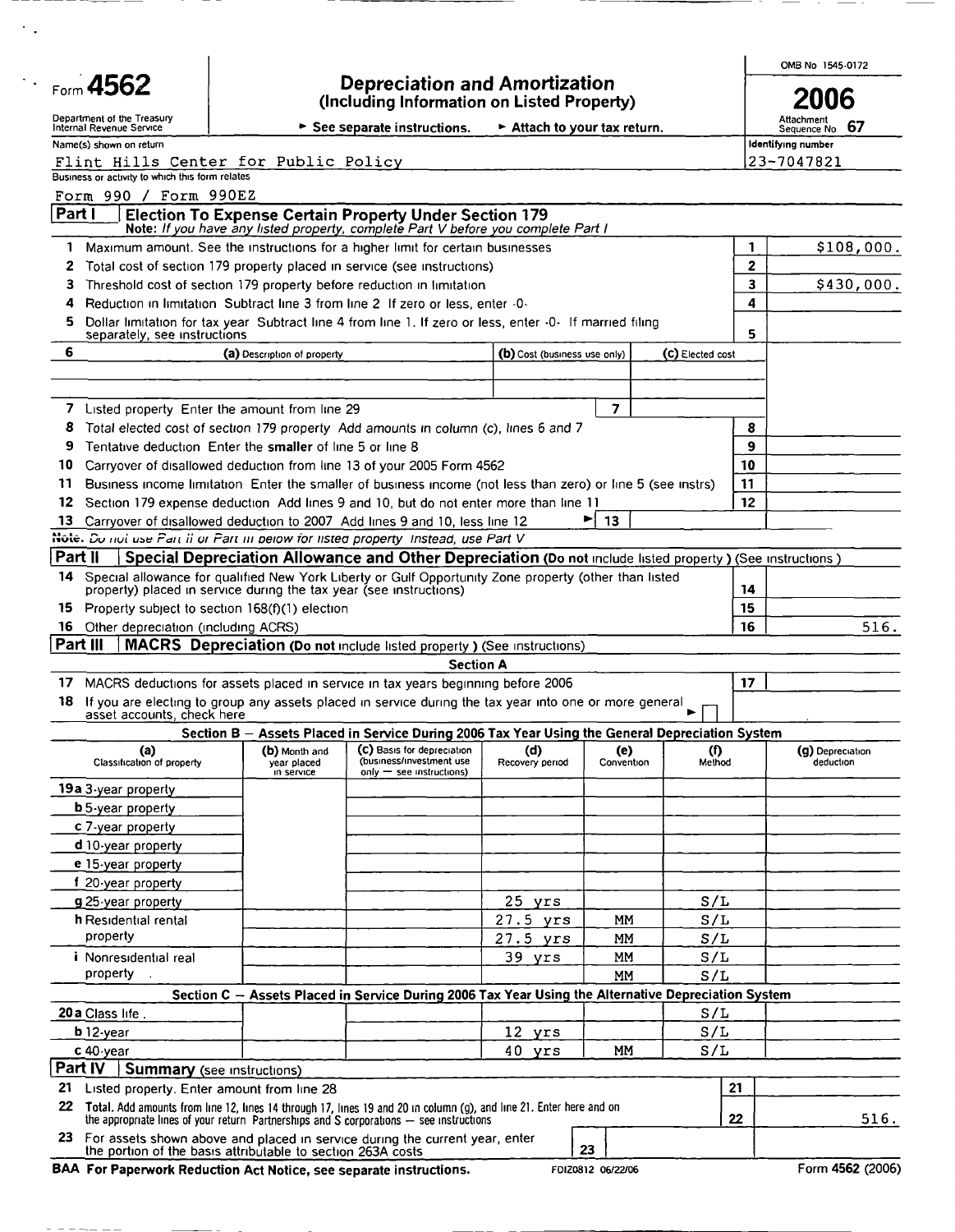#### Form 4562 (2006) Flint Hills Center for Public Policy 23

| 1-7047821<br>Page 2 |  |
|---------------------|--|
|---------------------|--|

| <b>Part V</b>   Listed Property (Include automobiles, certain other vehicles, cellular telephones, certain computers, and property used for |  |  |  |  |  |  |
|---------------------------------------------------------------------------------------------------------------------------------------------|--|--|--|--|--|--|
| entertainment, recreation, or amusement.)                                                                                                   |  |  |  |  |  |  |

**Note:** For any vehicle for which you are using the standard mileage rate or deducting lease expense, complete **only** 24a, 24b,<br>columns (a) through (c) of Section A, all of Section B, and Section C if applicable

|                                                                                                                                                                                                            |                                                                                                                                                                                                                                                                                              |                                  | Section A - Depreciation and Other Information (Caution: See the instructions for limits for passenger automobiles) |                                            |    |                  |                                                                    |            |                  |                           |                  |                                            |                  |                                  |                  |                                       |
|------------------------------------------------------------------------------------------------------------------------------------------------------------------------------------------------------------|----------------------------------------------------------------------------------------------------------------------------------------------------------------------------------------------------------------------------------------------------------------------------------------------|----------------------------------|---------------------------------------------------------------------------------------------------------------------|--------------------------------------------|----|------------------|--------------------------------------------------------------------|------------|------------------|---------------------------|------------------|--------------------------------------------|------------------|----------------------------------|------------------|---------------------------------------|
|                                                                                                                                                                                                            | 24 a Do you have evidence to support the business/investment use claimed?                                                                                                                                                                                                                    |                                  |                                                                                                                     |                                            |    |                  | <b>Yes</b>                                                         |            |                  |                           |                  | No 24b If 'Yes,' is the evidence written?  |                  |                                  | Yes.             | <b>No</b>                             |
|                                                                                                                                                                                                            | (a)<br>Type of property (fist<br>vehicles first)                                                                                                                                                                                                                                             | (b)<br>Date placed<br>in service | (c)<br>Business/<br>investment<br>use<br>percentage                                                                 | (d)<br>Cost or<br>other basis              |    |                  | (e)<br>Basis for depreciation<br>(business/investment<br>use only) |            |                  | (0)<br>Recovery<br>period |                  | $\left( q\right)$<br>Method/<br>Convention |                  | (h)<br>Depreciation<br>deduction |                  | (i)<br>Elected<br>section 179<br>cost |
| 25 Special allowance for qualified New York Liberty or Gulf Opportunity Zone property placed in service<br>25<br>during the tax year and used more than 50% in a qualified business use (see instructions) |                                                                                                                                                                                                                                                                                              |                                  |                                                                                                                     |                                            |    |                  |                                                                    |            |                  |                           |                  |                                            |                  |                                  |                  |                                       |
|                                                                                                                                                                                                            | 26 Property used more than 50% in a qualified business use                                                                                                                                                                                                                                   |                                  |                                                                                                                     |                                            |    |                  |                                                                    |            |                  |                           |                  |                                            |                  |                                  |                  |                                       |
|                                                                                                                                                                                                            |                                                                                                                                                                                                                                                                                              |                                  |                                                                                                                     |                                            |    |                  |                                                                    |            |                  |                           |                  |                                            |                  |                                  |                  |                                       |
|                                                                                                                                                                                                            |                                                                                                                                                                                                                                                                                              |                                  |                                                                                                                     |                                            |    |                  |                                                                    |            |                  |                           |                  |                                            |                  |                                  |                  |                                       |
|                                                                                                                                                                                                            |                                                                                                                                                                                                                                                                                              |                                  |                                                                                                                     |                                            |    |                  |                                                                    |            |                  |                           |                  |                                            |                  |                                  |                  |                                       |
|                                                                                                                                                                                                            | 27 Property used 50% or less in a qualified business use                                                                                                                                                                                                                                     |                                  |                                                                                                                     |                                            |    |                  |                                                                    |            |                  |                           |                  |                                            |                  |                                  |                  |                                       |
|                                                                                                                                                                                                            |                                                                                                                                                                                                                                                                                              |                                  |                                                                                                                     |                                            |    |                  |                                                                    |            |                  |                           |                  |                                            |                  |                                  |                  |                                       |
|                                                                                                                                                                                                            |                                                                                                                                                                                                                                                                                              |                                  |                                                                                                                     |                                            |    |                  |                                                                    |            |                  |                           |                  |                                            |                  |                                  |                  |                                       |
|                                                                                                                                                                                                            |                                                                                                                                                                                                                                                                                              |                                  |                                                                                                                     |                                            |    |                  |                                                                    |            |                  |                           |                  |                                            |                  |                                  |                  |                                       |
| 28<br>Add amounts in column (h), lines 25 through 27. Enter here and on line 21, page 1<br>28                                                                                                              |                                                                                                                                                                                                                                                                                              |                                  |                                                                                                                     |                                            |    |                  |                                                                    |            |                  |                           |                  |                                            |                  |                                  |                  |                                       |
|                                                                                                                                                                                                            | 29 Add amounts in column (i), line 26 Enter here and on line 7, page 1                                                                                                                                                                                                                       |                                  |                                                                                                                     |                                            |    |                  |                                                                    |            |                  |                           |                  |                                            |                  | 29                               |                  |                                       |
|                                                                                                                                                                                                            | Complete this section for vehicles used by a sole proprietor, partner, or other 'more than 5% owner,' or related person If you provided vehicles<br>to your employees, first answer the questions in Section C to see if you meet an exception to completing this section for those vehicles |                                  |                                                                                                                     | Section B - Information on Use of Vehicles |    |                  |                                                                    |            |                  |                           |                  |                                            |                  |                                  |                  |                                       |
| 30                                                                                                                                                                                                         | Total business/investment miles driven<br>during the year (do not include                                                                                                                                                                                                                    |                                  |                                                                                                                     | (a)<br>Verncie 1                           |    | (b)<br>venicie 2 |                                                                    |            | (c)<br>Vehicle 3 |                           | (d)<br>Vehicle 4 |                                            | (e)<br>Vehicle 5 |                                  | (1)<br>Vehicle 6 |                                       |
|                                                                                                                                                                                                            | commuting miles)                                                                                                                                                                                                                                                                             |                                  |                                                                                                                     |                                            |    |                  |                                                                    |            |                  |                           |                  |                                            |                  |                                  |                  |                                       |
| 31.                                                                                                                                                                                                        | Total commuting miles driven during the year                                                                                                                                                                                                                                                 |                                  |                                                                                                                     |                                            |    |                  |                                                                    |            |                  |                           |                  |                                            |                  |                                  |                  |                                       |
|                                                                                                                                                                                                            | 32 Total other personal (noncommuting)<br>miles driven                                                                                                                                                                                                                                       |                                  |                                                                                                                     |                                            |    |                  |                                                                    |            |                  |                           |                  |                                            |                  |                                  |                  |                                       |
| 33.                                                                                                                                                                                                        | Total miles driven during the year. Add<br>lines 30 through 32                                                                                                                                                                                                                               |                                  |                                                                                                                     |                                            |    |                  |                                                                    |            |                  |                           |                  |                                            |                  |                                  |                  |                                       |
|                                                                                                                                                                                                            |                                                                                                                                                                                                                                                                                              |                                  |                                                                                                                     | <b>Yes</b>                                 | No | Yes              | No                                                                 | <b>Yes</b> |                  | No                        | Yes              | No                                         | <b>Yes</b>       | No                               | Yes              | <b>No</b>                             |
| 34                                                                                                                                                                                                         | Was the vehicle available for personal use<br>during off-duty hours?                                                                                                                                                                                                                         |                                  |                                                                                                                     |                                            |    |                  |                                                                    |            |                  |                           |                  |                                            |                  |                                  |                  |                                       |
|                                                                                                                                                                                                            | 35 Was the vehicle used primarily by a more<br>than 5% owner or related person?                                                                                                                                                                                                              |                                  |                                                                                                                     |                                            |    |                  |                                                                    |            |                  |                           |                  |                                            |                  |                                  |                  |                                       |
| 36                                                                                                                                                                                                         | Is another vehicle available for<br>personal use?                                                                                                                                                                                                                                            |                                  |                                                                                                                     |                                            |    |                  |                                                                    |            |                  |                           |                  |                                            |                  |                                  |                  |                                       |
|                                                                                                                                                                                                            |                                                                                                                                                                                                                                                                                              |                                  | Section C - Questions for Employers Who Provide Vehicles for Use by Their Employees                                 |                                            |    |                  |                                                                    |            |                  |                           |                  |                                            |                  |                                  |                  |                                       |

Answer these questions to determine if you meet an exception to completing Section B for vehicles used by employees who **are not** more than 5% owners or related persons (see instructions)

|                                                                                                                                                                                                                              | Yes                                                                                                          | No |  |
|------------------------------------------------------------------------------------------------------------------------------------------------------------------------------------------------------------------------------|--------------------------------------------------------------------------------------------------------------|----|--|
| 37<br>by your employees?                                                                                                                                                                                                     |                                                                                                              |    |  |
| 38 Do you maintain a written policy statement that prohibits personal use of vehicles, except commuting, by your<br>employees? See the instructions for vehicles used by corporate officers, directors, or 1% or more owners |                                                                                                              |    |  |
| 39 Do you treat all use of vehicles by employees as personal use?                                                                                                                                                            |                                                                                                              |    |  |
| 40 Do you provide more than five vehicles to your employees, obtain information from your employees about the use of the<br>vehicles, and retain the information received?                                                   |                                                                                                              |    |  |
| 41 Do you meet the requirements concerning qualified automobile demonstration use? (See instructions)<br>Note: If your answer to 37, 38, 39, 40, or 41 is 'Yes,' do not complete Section B for the covered vehicles.         |                                                                                                              |    |  |
|                                                                                                                                                                                                                              | Do you maintain a written policy statement that prohibits all personal use of vehicles, including commuting, |    |  |

| (a)<br>Description of costs                                                          | (b)<br>Date amortization<br>begins | $\mathbf{(c)}$<br>Amortizable<br>amount | (d)<br>Code<br>section | (e)<br>Amortization<br>period or<br>percentage |    | Amortization<br>for this year |
|--------------------------------------------------------------------------------------|------------------------------------|-----------------------------------------|------------------------|------------------------------------------------|----|-------------------------------|
| Amortization of costs that begins during your 2006 tax year (see instructions)<br>42 |                                    |                                         |                        |                                                |    |                               |
|                                                                                      |                                    |                                         |                        |                                                |    |                               |
| Amortization of costs that began before your 2006 tax year<br>43                     |                                    | 43                                      |                        |                                                |    |                               |
| Total. Add amounts in column (f). See instructions for where to report.<br>44        |                                    |                                         |                        |                                                | 44 |                               |
|                                                                                      |                                    | FDIZ0812 06/22/06                       |                        |                                                |    | Form 4562 (2006)              |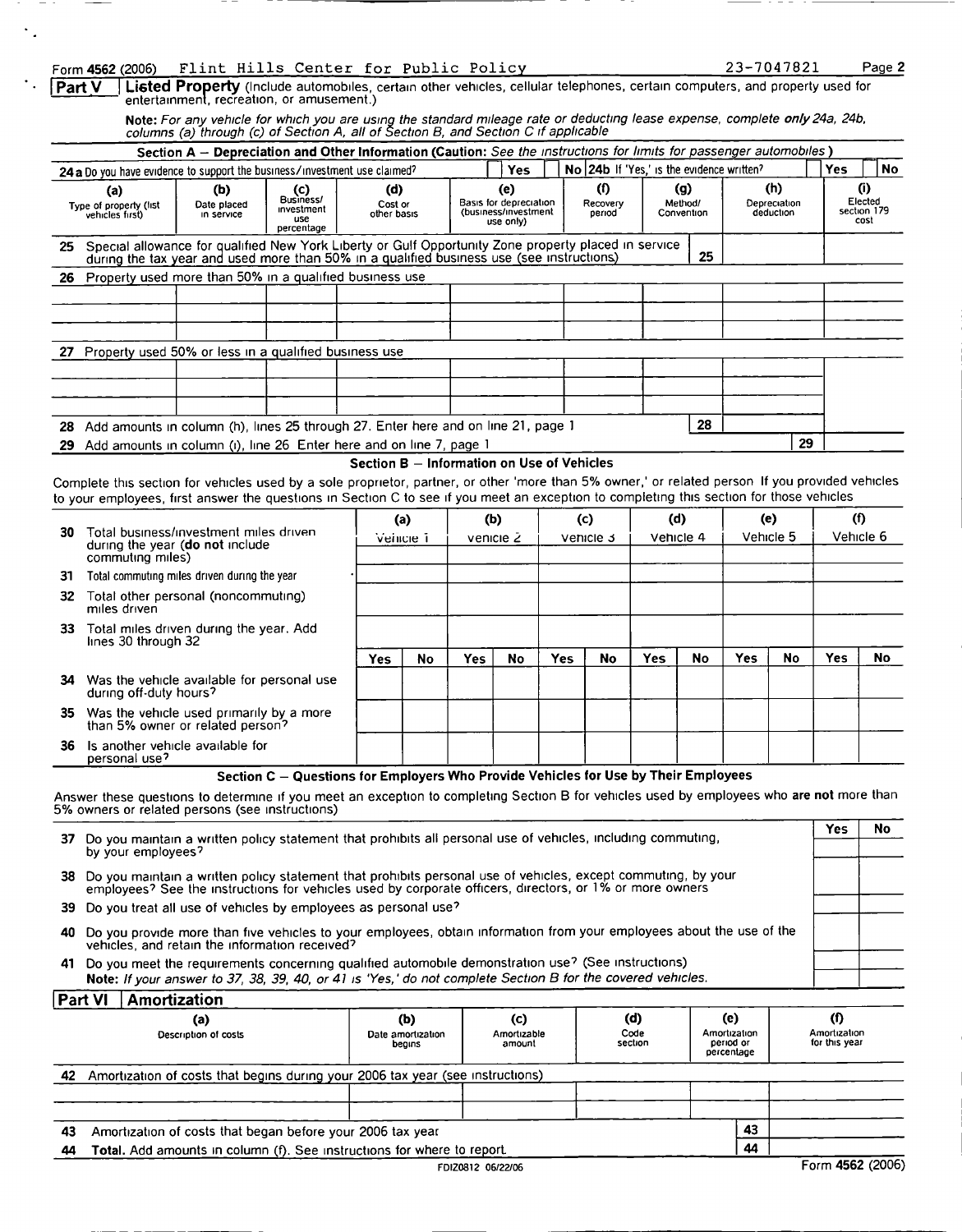$\ddot{\phantom{0}}$  .

 $\sigma_{\rm eff}$ 

### Form 990 Compensation of Current Officers, Directors, 2006<br>Part II, Line 25a Key Employees, Etc. Key Employees, Etc.

 $-1$ 

#### Name as Shown on Return Flint Hills Center for Public Policy Employer Identification No. 23-7047821

#### Compensation

| Name                                               | (A)<br>Total | (B)<br>Program<br>services | (C)<br>Management<br>and general | (D)<br>Fundraising |
|----------------------------------------------------|--------------|----------------------------|----------------------------------|--------------------|
| Tammy Ensey                                        | 27,032.      | 27,032.                    | 0.                               | 0.                 |
| <b>Total Compensation</b><br>Received<br>$\bullet$ | 27,032.      | 27,032.                    | 0.                               | 0.                 |

#### Contributions to Employee Benefit Plans & Deferred Compensation Plans

| Name                                                                                        | (A)<br>T <sub>Q</sub> taI | (B)<br>Program<br>services | (C)<br>Management<br>and general | (D)<br>Fundraising |
|---------------------------------------------------------------------------------------------|---------------------------|----------------------------|----------------------------------|--------------------|
|                                                                                             |                           |                            |                                  |                    |
| <b>Total Contributions to</b><br>Employee Benefit Plans &<br>Deferred Compensation<br>Plans |                           |                            |                                  |                    |

#### Expense Account and Other Allowances

| Name                                                                            | (A)<br>Total | (B)<br>Program<br>services | (C)<br>Management<br>and general | (D)<br>Fundraising |
|---------------------------------------------------------------------------------|--------------|----------------------------|----------------------------------|--------------------|
|                                                                                 |              |                            |                                  |                    |
|                                                                                 |              |                            |                                  |                    |
| <b>Total Expense Account and</b><br>Other Allowances<br>$\sim 100$ km s $^{-1}$ |              |                            |                                  |                    |
| Total to Part II, Line 25a ►                                                    | 27,032.      | 27,032.                    | 0.                               | О.                 |

st990125a SCR 02/04107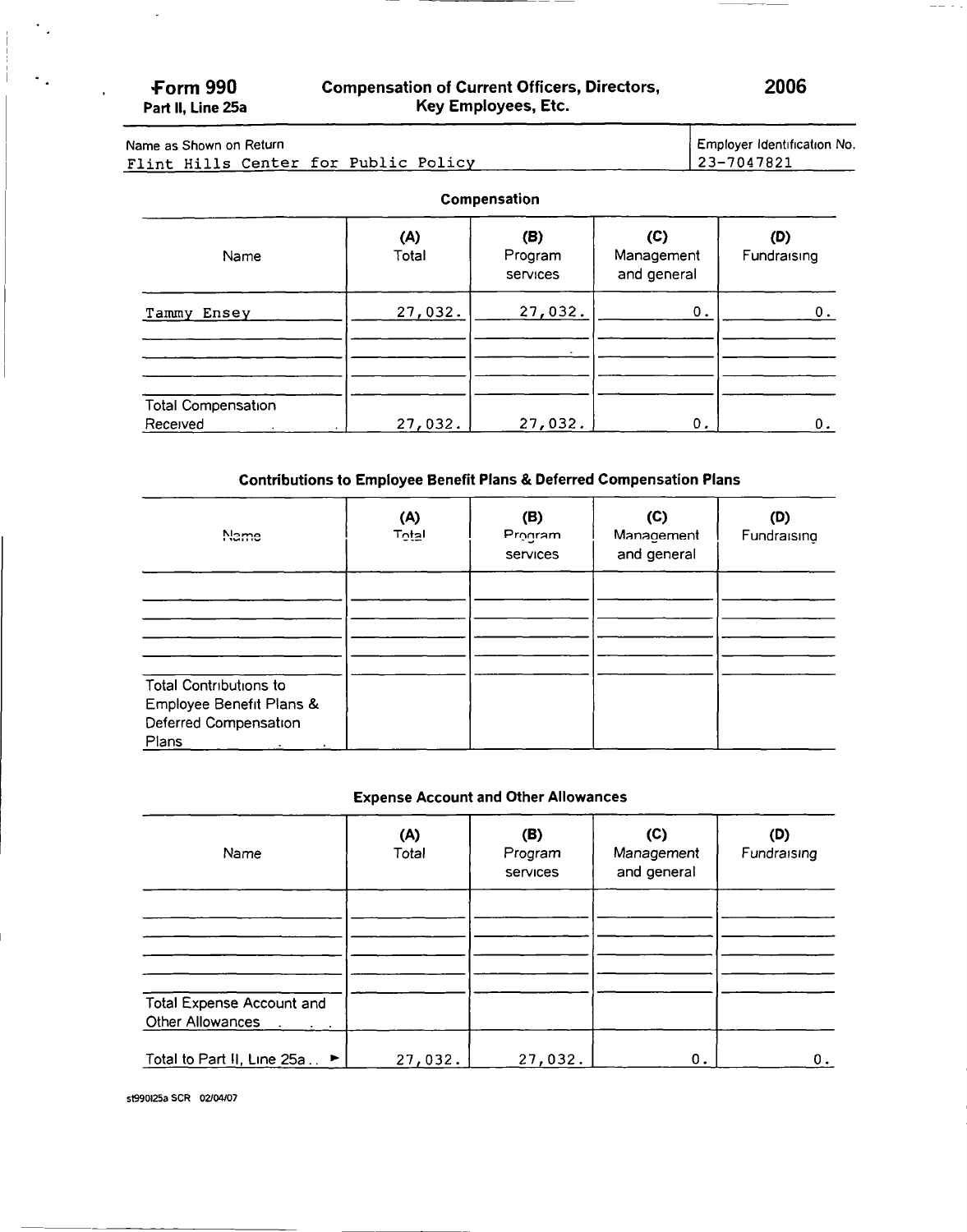#### Form 990, Page 5, Part V-A List of Officers, Etc. Statement

 $\mathcal{I}_{\mathcal{A}}$ 

 $\mathcal{F}_{\mathcal{A}}$ 

 $\overline{\phantom{a}}$ 

| (A)<br>Name and address | (B)<br>Title and<br>average hours per<br>week devoted<br>to position | (C)<br>Compensation<br>(if not paid,<br>enter $-0$ $-$ ) | (D)<br>Contributions<br>to employee<br>benefit plans<br>and deferred<br>compensation | (E)<br>Expense<br>account<br>and other<br>allowances |  |
|-------------------------|----------------------------------------------------------------------|----------------------------------------------------------|--------------------------------------------------------------------------------------|------------------------------------------------------|--|
| Mike Pompeo             |                                                                      |                                                          |                                                                                      |                                                      |  |
| 250 N. Water, Suite 300 | Trustee                                                              |                                                          |                                                                                      |                                                      |  |
| 67202<br>Wichita, KS    |                                                                      | Ο.                                                       | 0.                                                                                   | 0.                                                   |  |
| John Humphreys          |                                                                      |                                                          |                                                                                      |                                                      |  |
| 250 N. Water, Suite 300 | Trustee                                                              |                                                          |                                                                                      |                                                      |  |
| 67202<br>Wichita, KS    |                                                                      | Ο.                                                       | 0.                                                                                   | 0.                                                   |  |
| Kent Garlinghouse       |                                                                      |                                                          |                                                                                      |                                                      |  |
| 250 N. Water, Suite 300 | Trustee                                                              |                                                          |                                                                                      |                                                      |  |
| 67202<br>Wichita, KS    |                                                                      | Ο.                                                       | 0.                                                                                   | 0.                                                   |  |
| Nestor Weigand, Jr.     |                                                                      |                                                          |                                                                                      |                                                      |  |
| 250 N. Water, Suite 300 | Trustee                                                              |                                                          |                                                                                      |                                                      |  |
| 67202<br>Wichita, KS    | ٦                                                                    | 0.                                                       | 0.                                                                                   | О.                                                   |  |

#### Form 990. Page 1. Part I, Line 9 Special Events and Activities Statement

| List of Three Largest<br>Events and Type and<br><b>Number of Others</b> | Gross<br><b>Receipts</b> | Less<br><b>Contributions</b> | <b>Gross</b><br><b>Revenue</b> | <b>Less Direct</b><br><b>Expenses</b> | <b>Net</b><br><b>Income</b><br>(Loss) |
|-------------------------------------------------------------------------|--------------------------|------------------------------|--------------------------------|---------------------------------------|---------------------------------------|
| Sobel Dinner<br>Bachelder Dinner                                        | 1.176.1                  | 0.                           | 7,176.                         | 12,402.                               | $-5,226.$                             |
| Total                                                                   | 7.176.                   | 0.                           | 7,176.                         | 12,402.                               | $-5,226.$                             |

### Form 990, Page 4, Part IV, Lines 55a & 55b Investments - Land, Buildings and Equipment Statement

|                              | (a)<br>Cost/Other<br><b>Basis</b> | (b)<br>Accumulated<br>Depreciation | (c)<br><b>Book Value</b> |  |
|------------------------------|-----------------------------------|------------------------------------|--------------------------|--|
| TOTALS PER ATTACHED SCHEDULE | 7,209.                            | 5,800.                             | 1,409.                   |  |
| Total                        | 7,209.                            | 5,800.                             | 1,409.                   |  |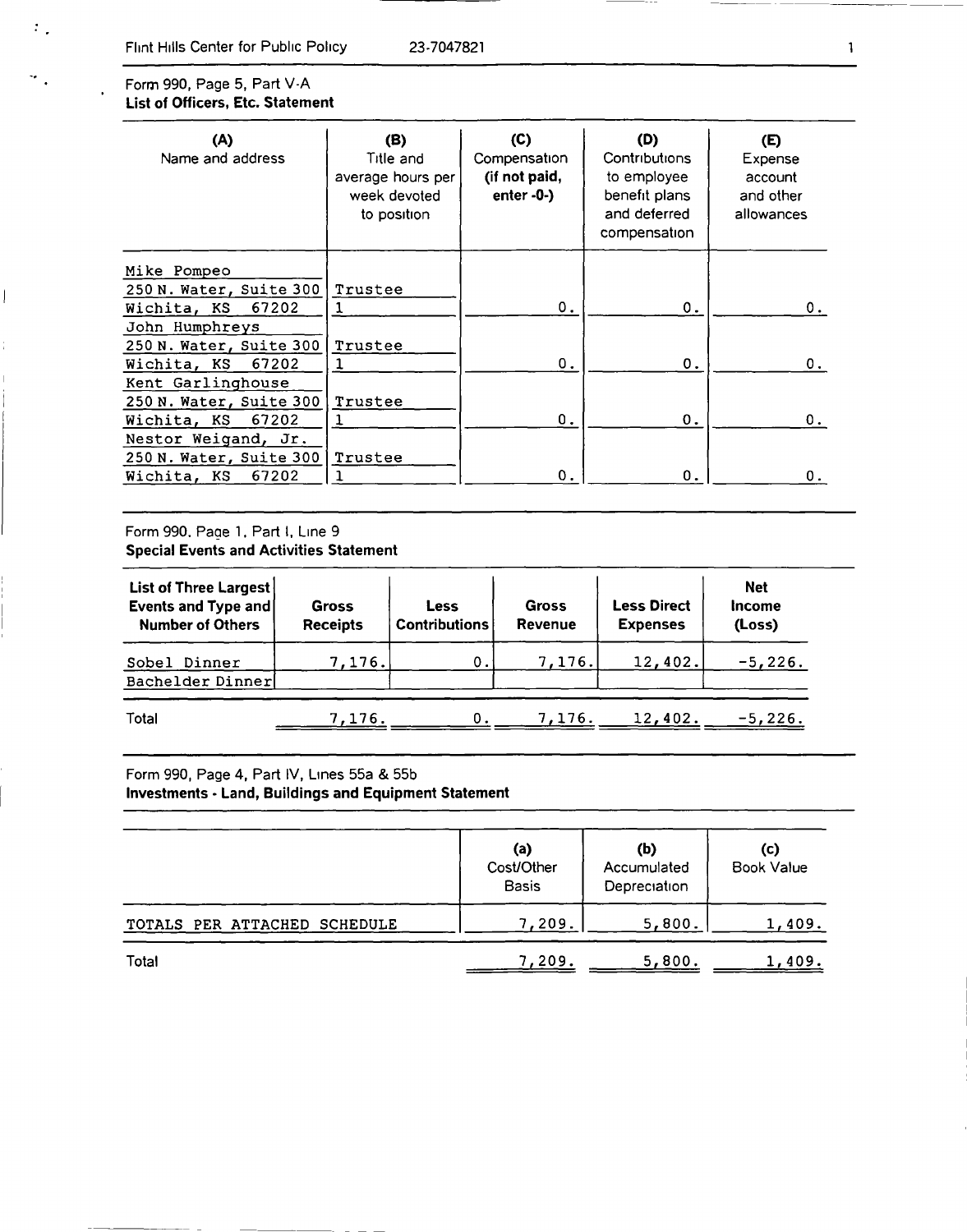#### Flint Hills Center for Public Policy Depreciation Schedule 12/31/2006

 $\sim$   $\sim$ 

| <b>Date</b> |                            | <b>Balance</b>           |                          |                          | <b>Balance</b> | <b>Method</b> | <b>Balance</b>           |                  |                          | <b>Balance</b> |
|-------------|----------------------------|--------------------------|--------------------------|--------------------------|----------------|---------------|--------------------------|------------------|--------------------------|----------------|
| Acquired    | Description                | 1/1/2006                 | <b>Additions</b>         | <b>Disposals</b>         | 12/31/2006     | & Life        | 1/1/2006                 | <b>Additions</b> | <b>Disposals</b>         | 12/31/2006     |
| 3/14/1996   | Computer                   | 2 5 2 3 0 0              |                          | $\bullet$                | 2.523 00       | S/L 3 yr      | 2.523 00                 |                  | . .                      | 2,523 00       |
| 4/19/1996   | Printer/fax/copier         | 452 63                   | -                        |                          | 452 63         | S/L 3 yr      | 452 63                   |                  | $\bullet$                | 452 63         |
| 5/27/1997   | Side chairs - 12           | 279 16                   | $\overline{\phantom{a}}$ |                          | 279 16         | S/L 3 yr      | 279 16                   |                  | $\overline{\phantom{a}}$ | 279 16         |
| 5/27/1997   | Office chairs - 3          | 145 73                   | -                        |                          | 14573          | S/L 3 yr      | 14573                    |                  | $\overline{\phantom{a}}$ | 14573          |
| 5/27/1997   | Tables - 3                 | 104 42                   |                          | $\sim$                   | 104 42         | S/L 3 yr      | 104 42                   |                  |                          | 104 42         |
| 5/19/1998   | Computer                   | 635 35                   |                          |                          | 635 35         | S/L 3 yr      | 635 35                   |                  | $\sim$                   | 635 35         |
| 11/30/1999  | Office furniture           | 1,083 84                 |                          |                          | 1.083 84       | $S/L$ 3 yr    | 1.08384                  |                  |                          | 1.08384        |
|             | Computer                   | 1,085 21                 |                          | $\overline{\phantom{a}}$ | 1 085 21       | S/L 3 yr      | $\overline{\phantom{a}}$ | 36174            | $\bullet$                | 36174          |
| 12/21/2005  | PSC 7410 Printer           | 399 99                   |                          |                          | 39999          | S/L 3 yr      |                          | 133 33           | $\bullet$                | 133 33         |
| 11/6/2006   | Printer/fax/copier/scanner | $\overline{\phantom{a}}$ | 49999                    |                          | 49999          | S/L 3 yr      |                          | 2083             |                          | 2083           |
|             | Totals                     | 6,709 33                 | 499 99                   |                          | 7.209.32       |               | 5.224 13                 | 51590            |                          | 5,740 03       |

 $- - - -$ 

 $\mathbb{R}^2$ 

 $\cdot$ 

 $\blacksquare$ 

 $\blacktriangle$ 

 $\bullet$  .